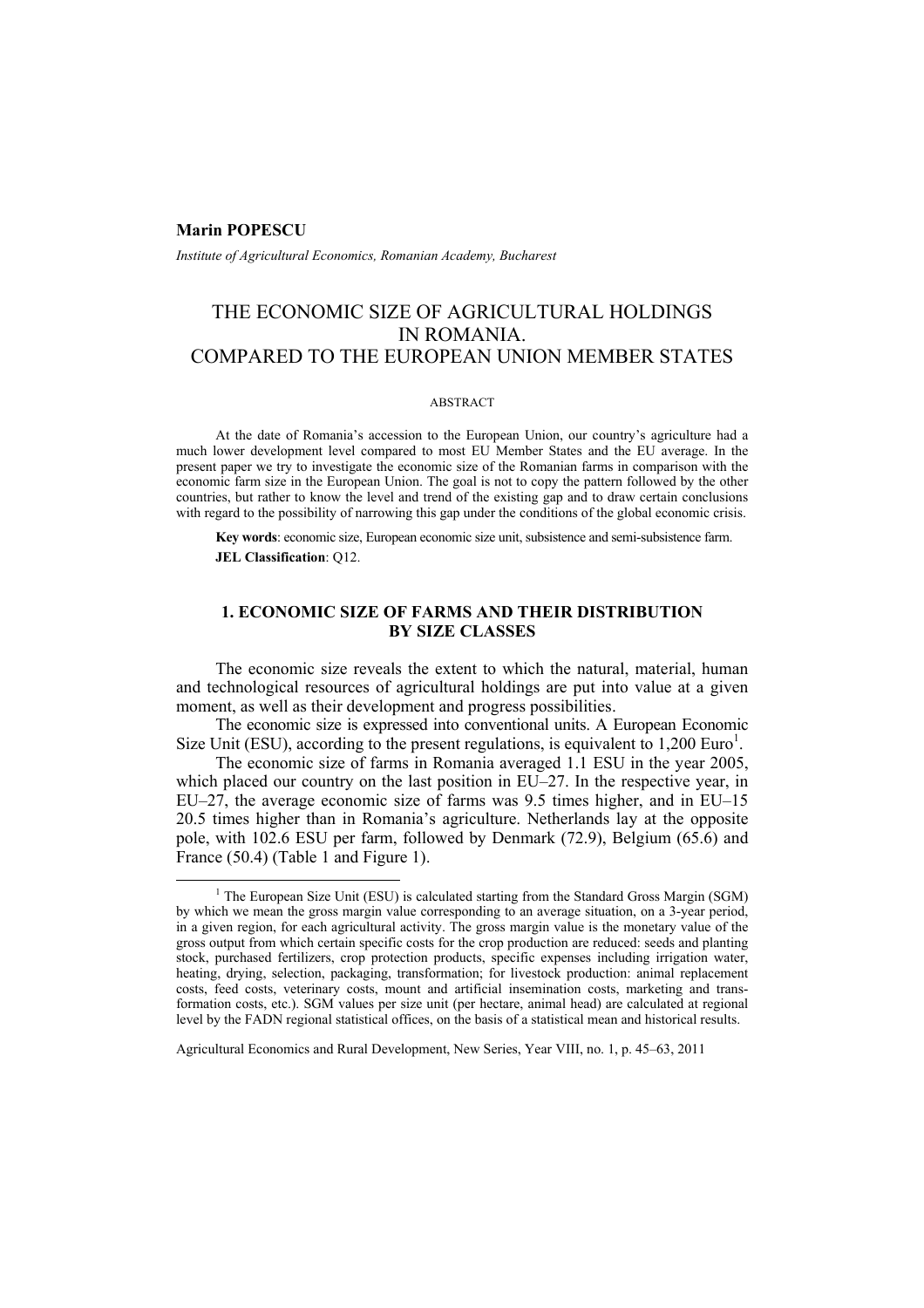|            | The average economic size of farms in the European Omon in the years 2009 and 2007 |                                         |                |       |                                         |  |  |  |  |  |
|------------|------------------------------------------------------------------------------------|-----------------------------------------|----------------|-------|-----------------------------------------|--|--|--|--|--|
|            |                                                                                    | Average economic size<br>of farms – ESU |                |       | Average economic size<br>of farms – ESU |  |  |  |  |  |
|            | 2005                                                                               | 2007                                    |                | 2005  | 2007                                    |  |  |  |  |  |
| Belgium    | 65.6                                                                               | 70.3                                    | Hungary        | 2.7   | 5.2                                     |  |  |  |  |  |
| Bulgaria   | 1.7                                                                                | 2.2                                     | Malta          | 4.7   | 4.9                                     |  |  |  |  |  |
| Czech Rep. | 36.3                                                                               | 41.2                                    | Netherlands    | 102.6 | 111.3                                   |  |  |  |  |  |
| Denmark    | 72.9                                                                               | 80.2                                    | Austria        | 14.3  | 16.7                                    |  |  |  |  |  |
| Germany    | 49.7                                                                               | 49.6                                    | Poland         | 3.3   | 3.6                                     |  |  |  |  |  |
| Estonia    | 4.9                                                                                | 7.6                                     | Portugal       | 6.9   | 6.6                                     |  |  |  |  |  |
| Ireland    | 19.2                                                                               | 19.4                                    | Romania        | 1.1   | 1.0                                     |  |  |  |  |  |
| Greece     | 6.6                                                                                | 7.2                                     | Slovenia       | 4.6   | 5.9                                     |  |  |  |  |  |
| Spain      | 18.5                                                                               | 20.6                                    | Slovakia       | 7.6   | 7.2                                     |  |  |  |  |  |
| France     | 50.4                                                                               | 53.6                                    | Finland        | 25.1  | 24.2                                    |  |  |  |  |  |
| Italy      | 12.8                                                                               | 14.9                                    | Sweden         | 21.5  | 24.7                                    |  |  |  |  |  |
| Cyprus     | 6.6                                                                                | 8.6                                     | United Kingdom | 36.9  | 31.4                                    |  |  |  |  |  |
| Latvia     | 2.1                                                                                | 3.1                                     | EU-27          | 10.5  | 11.3                                    |  |  |  |  |  |
| Lithuania  | $2.2\,$                                                                            | 2.5                                     | $EU-15$        | 22.6  | 23.8                                    |  |  |  |  |  |
| Luxembourg | 46.5                                                                               | 51.7                                    |                |       |                                         |  |  |  |  |  |

*Table1*  of farms in the European Union in the years  $2005$  and  $2007$ 

*Source*: Eurostat.



Figure 1. Hierarchy of the EU–27 countries by the average economic size of farms in the years 2005 and 2007.

In 2007, the economic size of farms in Romania was down to 1.0 ESU, while the average size in EU increased; thus the gap between Romania and EU–27 grew larger, from 9.5 to 1 in 2005 to 11.3 to 1 in 2007; the gap between Romania and most EU countries also increased. Romania's position on the last place in the EU with regard to the average size of farms is the result of the application of a deficient agricultural policy, the effects of which will impact agricultural activity for a long time.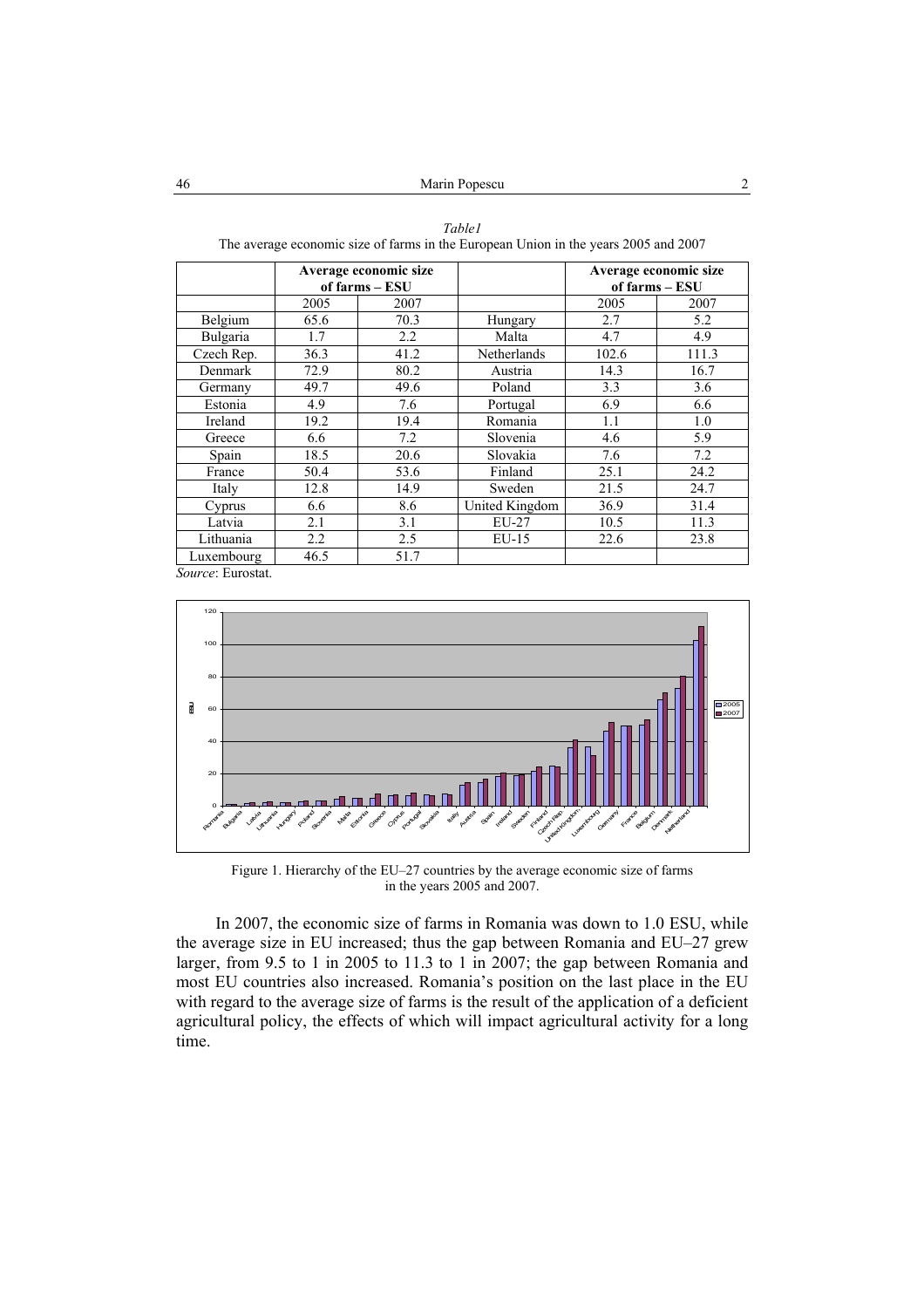The agricultural holdings represent the basic units of agricultural production. The fact that their economic size is equivalent to only 1,200 Euros (1 ESU) reveals that farms in Romania have a very precarious economic foundation. Those 1200 euro that are obtained per farm in one year on the average represent 100 Euro per month, *i.e*. less than two-thirds of the minimum wages in economy. Under such conditions, the opinions according to which Romania could become the second agricultural power in Europe next to France, where the agricultural holdings have an average economic size 54 times higher than those in Romania or Romania could produce the necessary agricultural products for a population of over 80 million people, when Romania is not able to ensure the basic foodstuffs even for its own population, do not take into consideration the critical poverty condition of the farms in our country. The fact that after 1990, the deficit of Romania's foreign trade with agri-food products increased each year, so that only in the period 2001–2008, for example, it exceeded 10 times the non-refundable funds provided to Romania under SAPARD (in the years 200–2006), reveals that our country's agriculture still cannot be performant and competitive on a competition market such as that of the EU.

The very low economic size of the Romanian farms represents one of the main reasons for the farmers' low investments in production modernization. It is not accidentally that the absolute and relative poverty rates place the peasants – self-employed in agriculture – on the "highest position", and the rural area where they belong at a great distance from the urban areas. Illustrative in this respect are the data provided by the Research Institute for the Quality of Life under the Romanian Academy. Thus, in 2006, the absolute poverty rate was 6.8% in the urban area and 22% in the rural area, while by occupational status the situation was the following: 3.5% employees, 9.85 pensioners and 32.4% self-employed (agricultural) workers. In 2006, the relative poverty rate (expressed as share of people with incomes lower than 60% of the average income at national level) represented 9.6% in the urban and 29.6% in the rural area; by occupational status, the situation was the following: 3.9% in employees, 15.1% in pensioners and 32.8% in selfemployed, the self-employed agricultural workers included<sup>2</sup>. We could say that the village (rural area) represents the poverty pole, and the self-employed in agriculture, *i.e.* the peasants, are the social category with the highest absolute and relative poverty rates in Romania.

The average economic size of agricultural holdings does not take into consideration the great farm variety. It is the analysis of this variety that makes it possible to reveal other characteristics of Romania's agriculture.

We first have in view the distribution of agricultural holdings into farms of economic size up to 1 ESU and farms larger than 1 ESU. The first are considered semi-subsistence farms, and the others are farms with prevailing or full commercial character. The high share of semi-subsistence farms is a characteristic of Romania's

 <sup>2</sup> RIQL Social Report: After 20 years – options for Romania, Economistul, 21 June 2010.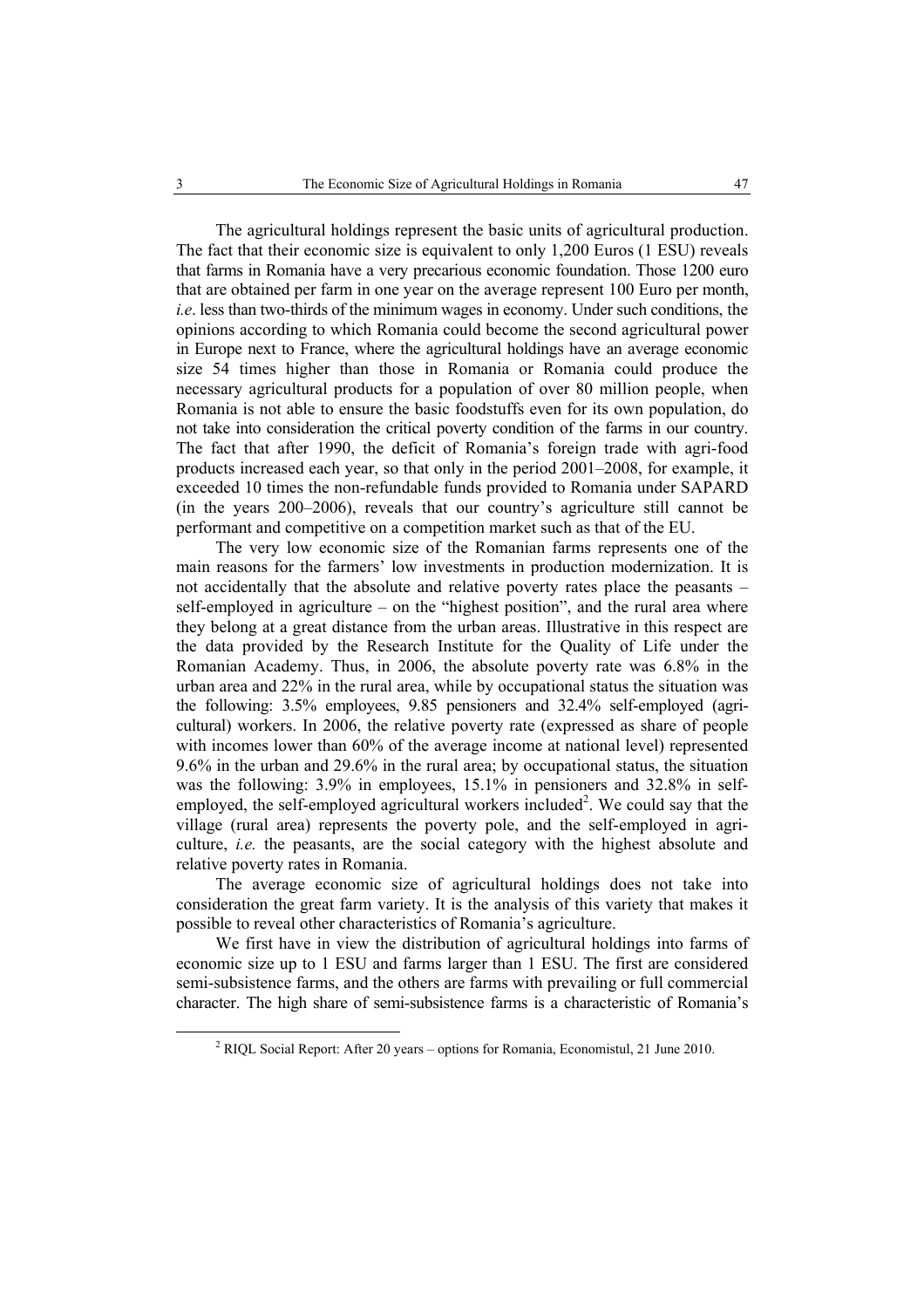| 48<br>Marin Popescu |  |
|---------------------|--|
|---------------------|--|

agriculture (Annex 1). These farms accounted for 71.0% of total farms in 2005, while in 2007 they accounted for 78.0% and they operated 25.7% of the utilized agricultural area in 2005 and 30.9% in 2007 (Table 2 and Figure 2).

In the year 2007, they accounted for 48% of total semi-subsistence farms in EU–27. By comparison with other EU countries, Romania is the country with the highest share of farms under 1 ESU, i.e. 78%. In EU–27, the share of these farms was 46.6%. Shares close to Romania's case were found in Hungary (77.5%, Slovakia (77.0%) and Bulgaria (76.1).

|                |          | Number of farms < 1 ESU | % of farms< 1 ESU |                   |  |  |
|----------------|----------|-------------------------|-------------------|-------------------|--|--|
| Country        | 2005     | 2007                    | 2005              | 2007              |  |  |
| Belgium        | 1910     | 1870                    | 3.7               | 3.9               |  |  |
| Bulgaria       | 416550   | 375340                  | $\overline{77.9}$ | 76.1              |  |  |
| Czech Rep.     | 15500    | 13470                   | 36.7              | 34.2              |  |  |
| Denmark        | n.a.     | n.a.                    | 0.3               | 0.6               |  |  |
| Germany        | 18810    | 21960                   | 4.8               | $\overline{5.9}$  |  |  |
| Estonia        | 14360    | 10590                   | $\overline{51}.7$ | 45.4              |  |  |
| Ireland        | 7200     | 10350                   | 5.4               | 8.1               |  |  |
| Greece         | 155450   | 149080                  | 18.6              | 17.3              |  |  |
| Spain          | 120440   | 104400                  | 11.2              | $\overline{10.0}$ |  |  |
| France         | 39760    | 36270                   | 7.0               | 6.9               |  |  |
| Italy          | 348250   | 296150                  | 20.1              | 17.6              |  |  |
| Cyprus         | 15260    | 12010                   | 33.8              | 29.9              |  |  |
| Latvia         | 83790    | 63380                   | 65.1              | 58.8              |  |  |
| Lithuania      | 124330   | 145020                  | 49.2              | 63.0              |  |  |
| Luxembourg     | 90       | 70                      | 3.5               | 3.2               |  |  |
| Hungary        | 557620   | 485490                  | 78.0              | 77.5              |  |  |
| Malta          | 3860     | 3400                    | 34.8              | 30.8              |  |  |
| Netherlands    | $\theta$ | $\theta$                | 0.0               | 0.0               |  |  |
| Austria        | 33640    | 34530                   | 19.7              | $\overline{20.9}$ |  |  |
| Poland         | 1393760  | 1262820                 | 56.3              | 52.8              |  |  |
| Portugal       | 104580   | 93480                   | 32.3              | 34.0              |  |  |
| Romania        | 3020180  | 3064670                 | 71.0              | 78.0              |  |  |
| Slovenia       | 16290    | 13830                   | 21.1              | 18.4              |  |  |
| Slovakia       | 55620    | 53150                   | 81.2              | 77.0              |  |  |
| Finland        | 590      | 1660                    | 0.8               | 2.4               |  |  |
| Sweden         | 9490     | 15080                   | 12.5              | 20.8              |  |  |
| United Kingdom | 103380   | 121320                  | 36.1              | 40.5              |  |  |
| EU-27          | 6660710  | 6389390                 | 46.0              | 46.6              |  |  |
| $EU-15$        | 943590   | 886220                  | 16.1              | 15.7              |  |  |

*Table 2*  Subsistence farms in EU and in Member States

*Source*: Eurostat.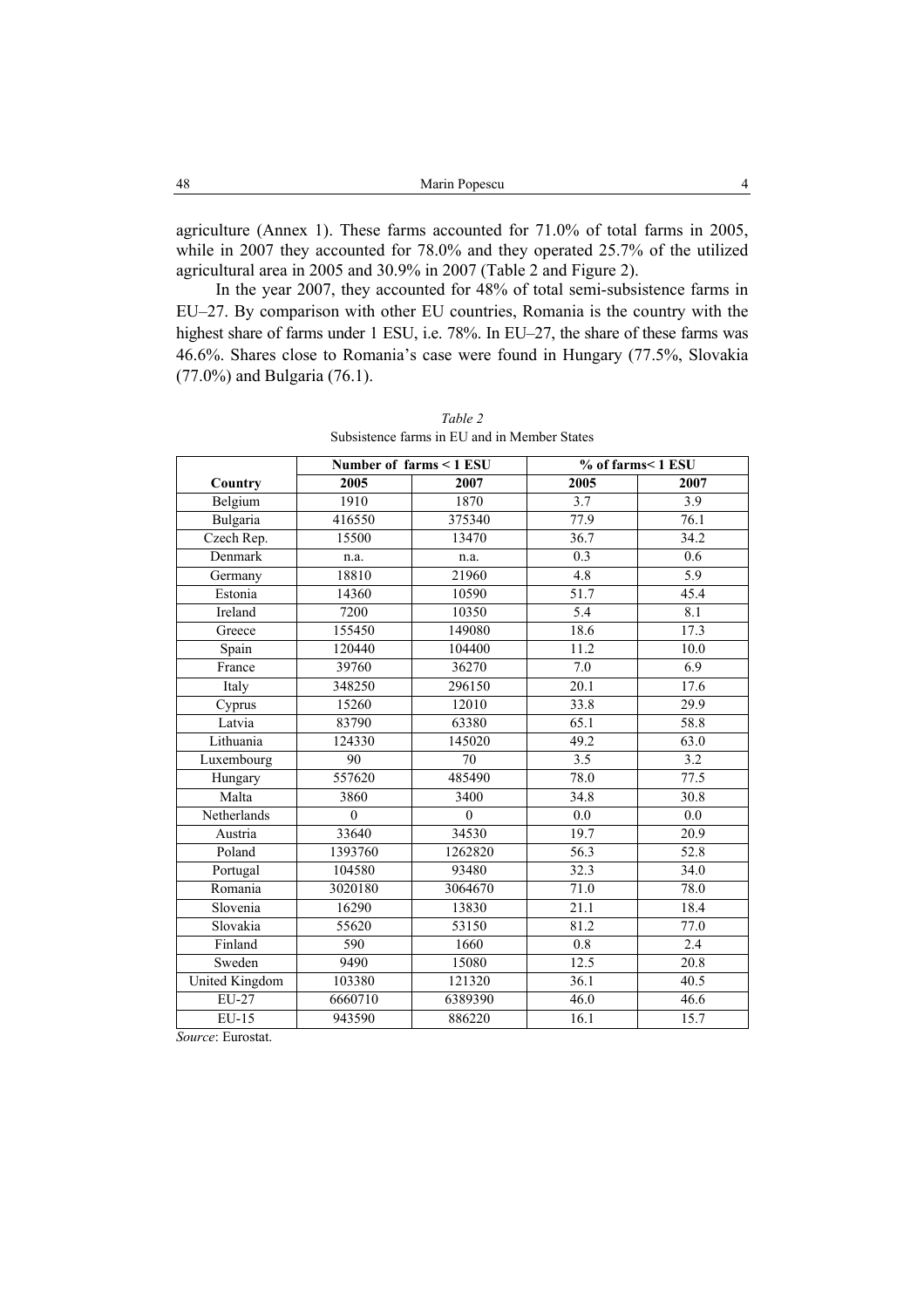

Figure 2. Hierarchy of the EU–27 countries by the share of farms under 1 ESU (semi-subsistence farms) – 2007.

The large share of (semi-subsistence) farms under 1 ESU makes Romania be considered a particular case in the European Union; this aspect should be taken into consideration in CAP application, if the diminution of the current gap between Romania and the developed countries is desired. From the presented data, it results that this gap has increased so far, the less favourable natural conditions for agriculture in the year 2007 also contributing to this situation.

Romania is the EU country with the lowest share of farms that reached the threshold limit of 1ESU, *i.e.* 22.0%, which reveals the relatively low level of agriculture integration into the market economy. The highest shares, above 90%, are found in Netherlands, Czech Republic, Belgium, Germany, France and Spain.

The distribution of farms by economic size classes (Table 3) shows that Romania had the highest percentage of agricultural holdings under  $2$  ESU – 94.0% in 2007. It is followed by Bulgaria (89.1), Slovenia (88.7) and Hungary (86.0). The average in EU–27 is 60.8%, while in EU–15 the average is 28.4%. In this size class, 11 countries have over 50% of farms; these are the 10 former socialist countries plus Portugal; the situation is different in Netherlands, which does not have this type of farms, while in Denmark they represent 3.4%, in Belgium 7.8% and in Finland 8.8%. In France and Germany these farms represent 13.0% and 14.4% respectively.

In the size class that includes farms from 2 to 100 ESU, Romania has only 6% of farms. This share is the lowest. Slovakia (9.9%), Bulgaria (10.6%) and Hungary (13.7) are close to Romania. The countries with highest shares are the following: Finland (88.2), Ireland (81.7), Luxembourg (79.1), Spain (75.6), Denmark (73.8), Germany  $(72.6)$ , France  $(71.2)$ . In 14 countries from EU–27, the farms in this size class represent over 50% of total farms. These are the countries from EU–15, except for Portugal. In the size class of 100 and over 100 ESU, Romania is the only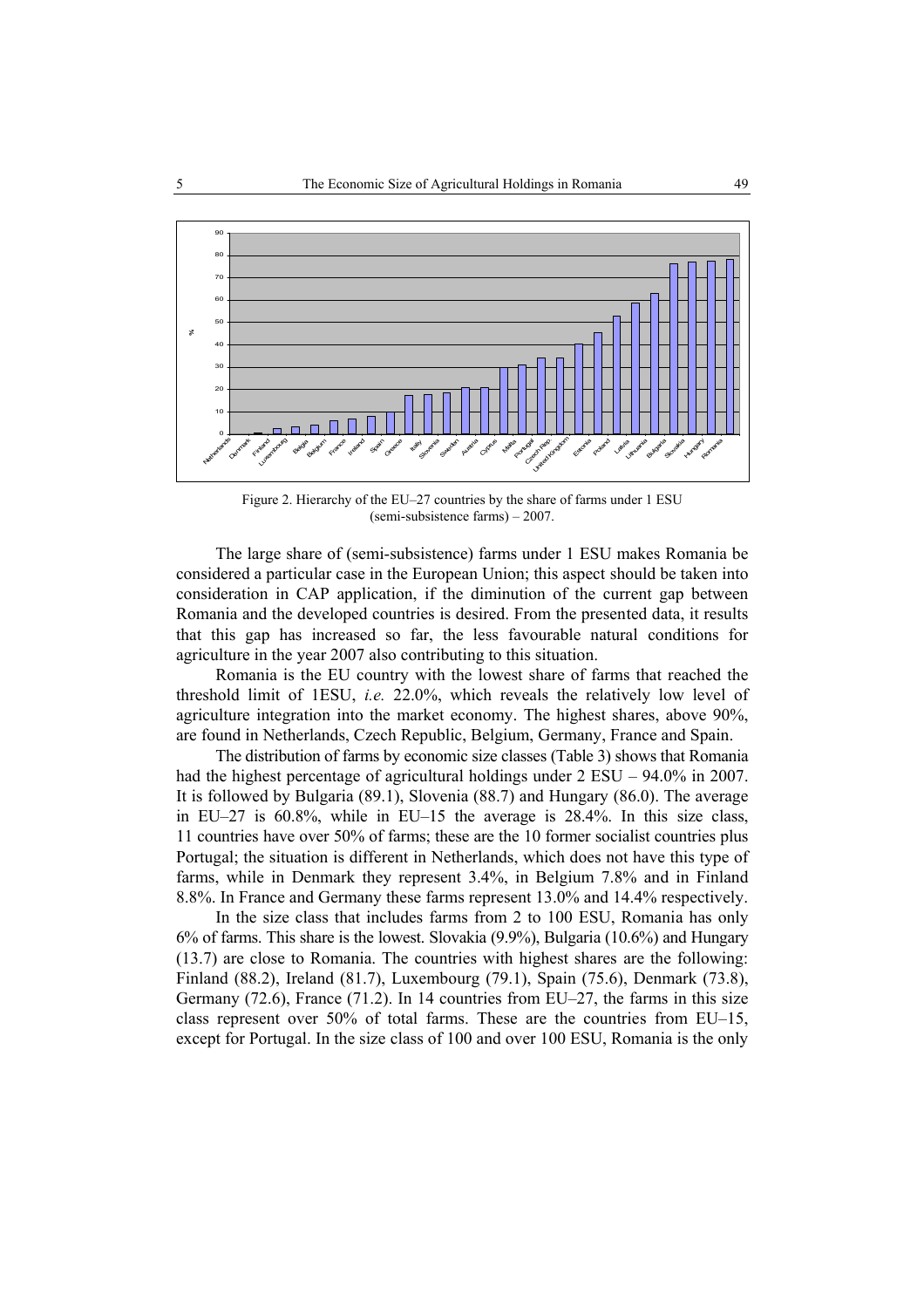country that does not provide any information, as the share of the holdings it has in this category is too small (*i.e.* 0.004%) to be taken into consideration. The countries with the highest shares in this category are the following: Netherlands (35.2%), Denmark (22.9), France (15.8), Luxembourg (13.9) and Germany (12.0). It results that most agricultural holdings in Romania have low economic possibilities for market-oriented production, their main destination being subsistence, self-consumption. The classification of agricultural holdings by their economic size into small, medium, large and very large-sized farms reveals the place they hold in Romania's agriculture.

|                   |                   | $<$ 2 ESU         |      | $\geq$ 2 - < 100 ESU | $>$ = 100 ESU     |                  |  |
|-------------------|-------------------|-------------------|------|----------------------|-------------------|------------------|--|
| Country           | 2005              | 2007              | 2005 | 2007                 | 2005              | 2007             |  |
| Belgium           | 7.9               | 7.8               | 69.0 | 66.4                 | 23.1              | 25.8             |  |
| Bulgaria          | 91.8              | 89.1              | 7.9  | 10.6                 | 0.3               | 0.3              |  |
| Czech Rep.        | $\overline{53.7}$ | $\overline{50.5}$ | 40.6 | 43.0                 | 5.7               | 6.5              |  |
| Denmark           | 54.3              | 3.4               | 23.3 | 73.8                 | 22.4              | 22.9             |  |
| Germany           | 12.6              | 14.4              | 75.7 | 73.6                 | 11.7              | 12.0             |  |
| Estonia           | 75.8              | 68.7              | 23.4 | 29.9                 | 0.9               | 1.4              |  |
| Ireland           | 12.8              | 16.2              | 85.5 | 81.7                 | 1.8               | 2.1              |  |
| Greece            | 35.9              | 34.0              | 63.9 | 65.8                 | 0.1               | 0.2              |  |
| Spain             | 23.3              | 21.1              | 73.8 | 75.6                 | 2.8               | $\overline{3.3}$ |  |
| France            | 13.6              | 13.0              | 72.3 | 71.2                 | 14.1              | 15.8             |  |
| Italy             | 37.4              | 33.8              | 60.9 | 63.8                 | 1.7               | 2.4              |  |
| Cyprus            | 54.3              | 49.9              | 44.9 | 49.0                 | 0.8               | 1.1              |  |
| Latvia            | 85.1              | 78.8              | 14.7 | 20.9                 | $\overline{0.2}$  | 0.3              |  |
| Lithuania         | 79.3              | 82.8              | 20.6 | 17.0                 | 0.2               | 0.2              |  |
| Luxembourg        | 8.5               | 7.0               | 90.5 | 79.1                 | $11.\overline{0}$ | 13.9             |  |
| Hungary           | 86.6              | 86.0              | 13.1 | 13.7                 | $\overline{0.3}$  | 0.4              |  |
| Malta             | 60.7              | 56.4              | 39.0 | 43.3                 | 0.3               | $\overline{0.2}$ |  |
| Netherlands       | 0.0               | 0.0               | 67.4 | 64.8                 | 32.6              | 35.2             |  |
| Austria           | 28.7              | 29.4              | 70.2 | 68.7                 | 1.0               | 1.9              |  |
| Poland            | 69.4              | 67.9              | 30.4 | 31.9                 | 0.2               | 0.2              |  |
| Portugal          | 56.0              | 54.5              | 43.1 | 41.7                 | 0.9               | 0.8              |  |
| Romania           | 91.0              | 94.0              | 9.0  | 6.0                  | 0.0               | 0.0              |  |
| Slovenia          | 48.3              | 43.0              | 51.5 | 56.7                 | 0.1               | 0.3              |  |
| Slovakia          | 90.2              | 88.7              | 8.3  | 9.9                  | 1.5               | 1.4              |  |
| Finland           | 6.6               | 8.8               | 90.6 | 88.2                 | 2.9               | 3.0              |  |
| Sweden            | 26.0              | 33.6              | 70.0 | 61.3                 | 4.0               | 4.7              |  |
| United<br>Kingdom | 42.5              | 47.6              | 47.8 | 43.9                 | 9.8               | 8.5              |  |
| EU-27             | 61.5              | 60.8              | 38.5 | 36.9                 | $\overline{2.0}$  | $\overline{2.2}$ |  |
| EU-15             | $\overline{29.5}$ | 28.4              | 70.5 | 66.4                 | $\overline{4.7}$  | 5.2              |  |

*Table 3*  Distribution of agricultural farms by different economic size classes in the years 2005 and 2007, % of total farms

*Source*: Eurostat.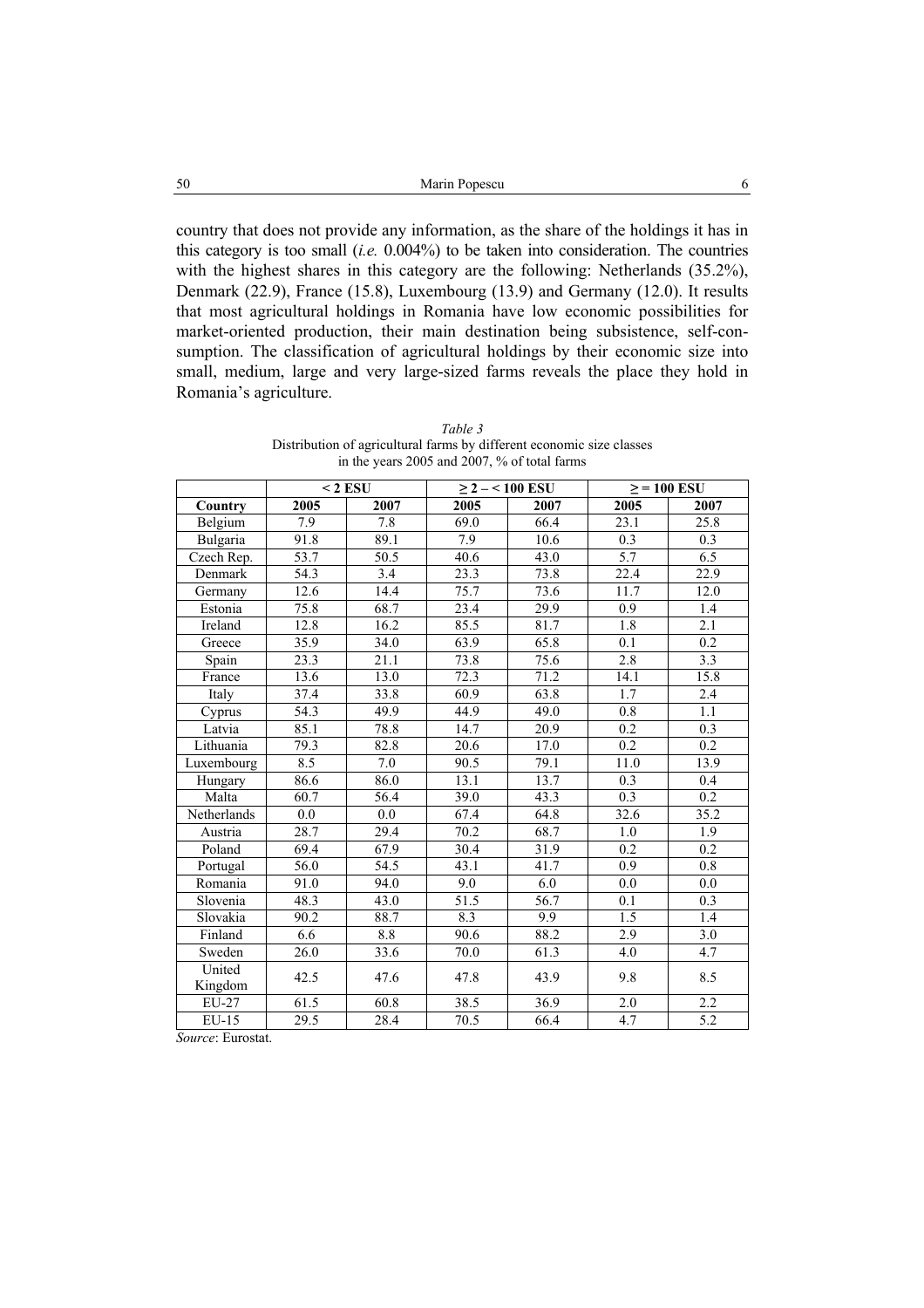The farms of small economic size (< 8 ESU) represent over 99% of the total number of farms and they use 61–62% of total of agricultural area. In this size class an important place is held by the subsistence and semi-subsistence farms, most of them individual agricultural holdings. The agricultural holdings with less than 1 ESU are mainly individual agricultural holdings. According to the data of the National Institute for Statistics, in the year 2007 only 846 340 (21.6%) out of the 3 913 651 individual agricultural holdings had reached the threshold limit of one European Size Unit (1 ESU), compared to 81.6% in Slovakia, 65.8% in Czech Republic, 54.6% in Estonia, 47.2% in Poland and 37.0% in Lithuania<sup>3</sup>. 78.4% of the individual holdings, which have an economic size up to 1 ESU, consist of the majority of the agricultural holdings with up to 5 ha, whose utilized agricultural area represents over 50% of the agricultural area of individual holdings or almost 35% of the total agricultural area of the country (NIS, Farm Structure Survey in 2007).

The farms of medium, small and large economic size, or lower or higher (8– 40 ESU) represent 0.5–0.6% in the total number of farms and utilize 11% of the agricultural area. The farms with large and very large economic size  $(>40$  ESU) account for 0.1% of farms and utilize 27–28% of the agricultural area (Table 4).

| <b>Economic</b><br>size of farms<br>in ESU | Number of farms |         | <b>Utilized</b><br><b>Agricultural Area</b> |               | Farms<br>% of total |       | Area<br>% of total |               | Average<br><b>UAA</b> |        |
|--------------------------------------------|-----------------|---------|---------------------------------------------|---------------|---------------------|-------|--------------------|---------------|-----------------------|--------|
|                                            | 2005            | 2007    | 2005                                        | 2007          | 2005                | 2007  | 2005               | 2007          | 2005                  | 2007   |
| <b>Small</b><br>$(< 8$ ESU)                | 4225540         | 3907350 | 8529350                                     | 8 5 6 4 3 0 2 | 99.3                | 99.4  | 61.4               | 62.2          | 2.0                   | 2.2    |
| Medium<br>small<br>$(8-16$ ESU)            | 17930           | 12950   | 547430                                      | 551430        | 0.4                 | 0.3   | 3.9                | 4.0           | 30.5                  | 42.6   |
| Medium large<br>$(16-40$ ESU)              | 7610            | 6390    | 994530                                      | 981710        | 0.2                 | 0.2   | 7.2                | 7.1           | 130.7                 | 153.6  |
| Large<br>$(40-100$ ESU)                    | 3080            | 2910    | 1394880                                     | 1329180       | 0.06                | 0.02  | 10.0               | 9.7           | 452.9                 | 456.8  |
| Very large<br>$(>100$ ESU)                 | 1970            | 1750    | 2440510                                     | 2326410       | 0.04                | 0.08  | 17.5               | 17.0          | 1238.8                | 1329.4 |
| Total                                      | 4256150         | 3931350 | 13907000                                    | 13753030      | 100.0               | 100.0 |                    | $100.0$ 100.0 | 3.27                  | 3.50   |

*Table 4*  The distribution of the Romanian agricultural holdings by different economic size classes

*Source*: Calculations on the basis of Eurostat data.

Romania's agriculture is dominated by farms with low economic size; the farms with large and very large economic size, although representing only 1% of total farms, are on the second place as regards the utilized agricultural area; the medium-sized farms are on a minor place as regards their share both in total farms and in total utilized agricultural area. By this structure, Romania's agriculture is

 <sup>3</sup> Vergil Voineagu, *Trăsăturile actuale ale agriculturii româneşti*, Economistul, 7 mai 2009.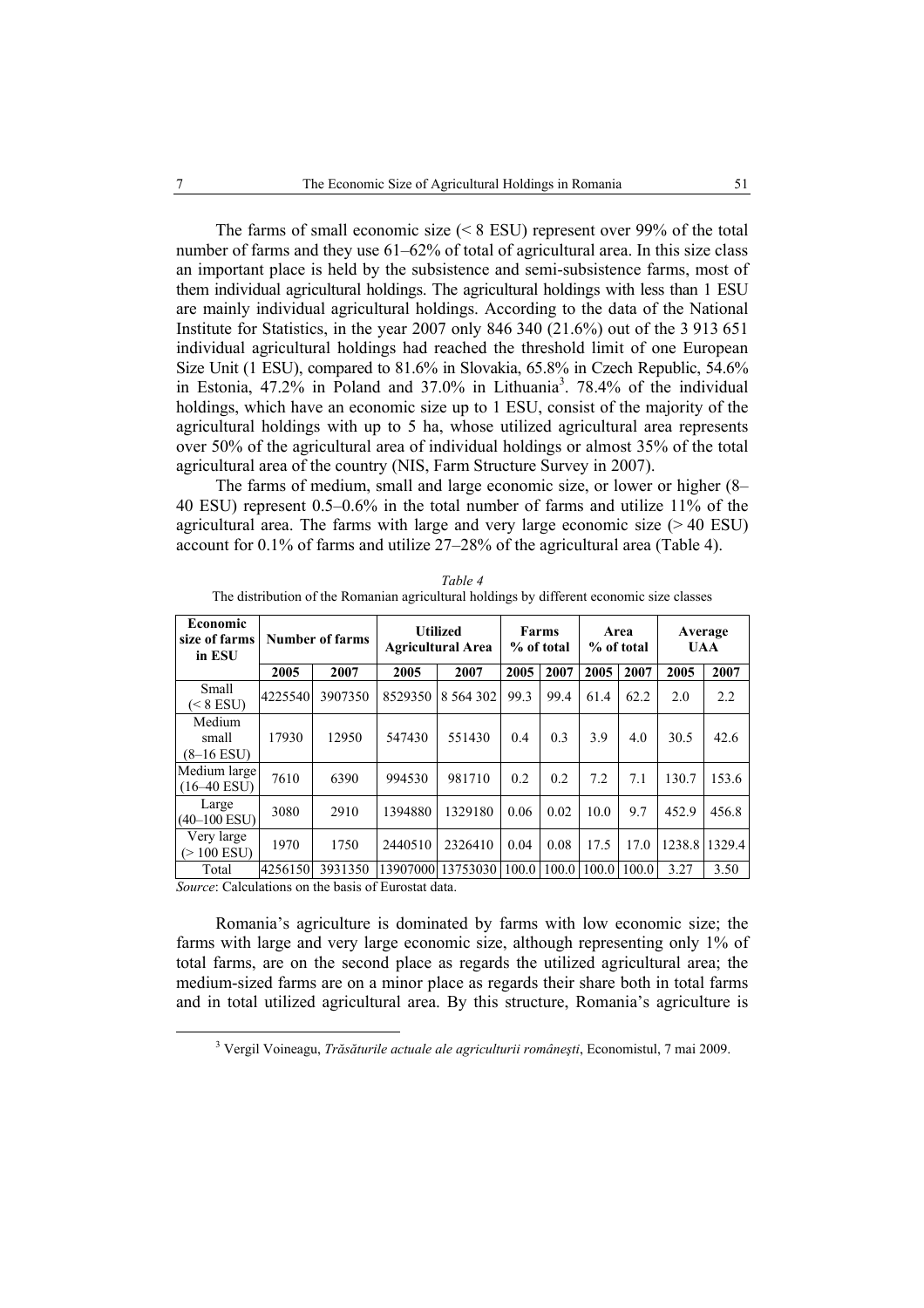different from most EU member countries, in which the main share is held by farms with medium and large economic size. Romania remains the country with the highest share of farms with low economic size.

The causes of this abnormal situation are many; among them, the following can be listed: absence of a clear vision in the design and implementation of the policy for the agrarian system change in the period of transition to the market economy; the destructive character of the adopted measures that deeply affected not only the organization forms of the agricultural production, but also the technical endowment, technology, the human factor, the intra and extra agricultural relations, the scientific research, the large-scale theft practiced under different forms and often favoured by the legislation and by the non-intervention of the political and administrative power factors; the under-appreciation and marginalization of this important branch of the national economy.

# **2. THE ECONOMIC SIZE INCREASE IN THE CONDITIONS OF THE GLOBAL ECONOMIC CRISIS**

The increase in the economic size of agricultural holdings is an essential condition for the development and modernization of Romania's agriculture, for narrowing the gap between this country and the EU and Member States. It is an extremely complex process that develops under special conditions. In the first place because at present agriculture is in a critical condition: after 20 years, farm production does not exceed the level of the period 1985–1989; significant disproportions are maintained between the branches of agriculture, the excessive land fragmentation and parceling, the high self-consumption level and the low integration into the market economy of farms, the deterioration and incomplete utilization of the production factors, the high dependence on natural conditions, the non-stimulating sale of the production on domestic and foreign markets, the incapacity to ensure the necessary agri-food products for population' consumption, the increased deficit of the foreign agri-food trade balance. Secondly, the beginning of the global economic crisis at the end of 2008 has deeply affected agriculture and overall economy. This crisis, comparable to that of the period 1929–1933, represents at the same time the final point of an economic cycle and the initial point of a new cycle. It generates great difficulties and at the same time it creates new opportunities for the social economic development. For surmounting the crisis, it is necessary to discover and remove the constraints to the economic and social development and to find out the directions and ways for relaunching the economic growth and development. A decisive role in surmounting the global economic crisis, its endogenous component included, is held by the design of an anti crisis program, corresponding to the realities in our country.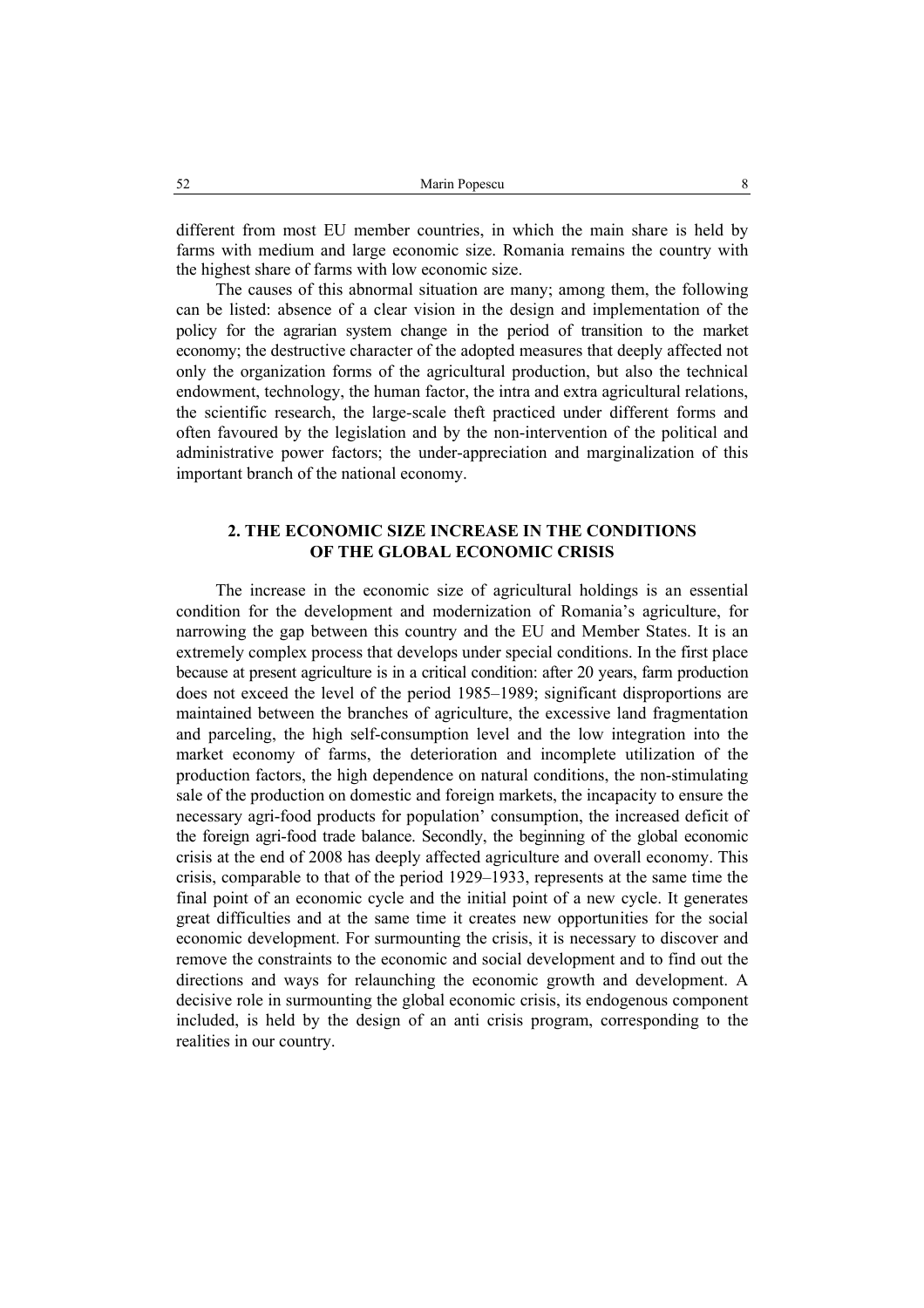Such a program, as it results from the experience of other countries, mainly implies two directions of action. One of them has in view the reconsideration of the expenses so as to reduce them, adopting an austerity policy; the other one refers to the adoption of an investment policy to limit production contraction, create jobs, and create premises for relaunching the economic growth and development Both directions of action must be the result of a rational approach, based on a serious analysis and they should develop at the same time. The tendency towards austerity, by the extremely significant diminution of wages and of the number of employees, the diminution of pensions, increase of taxes and fees, the drastic diminution of expenditures for education, health and research – vital sectors for the progress of society, may exceed the population's capacity to bear this situation and turn certain measures that are considered anti-crisis measures into pro-crisis measures; it can also generate conflict situations and lead to labour force migration to foreign countries, mainly in the case of young and skilled persons. In conclusion, the austerity policy must not exceed certain limits and be accompanied by an investment policy leading to the promotion of factors for production relaunching, to the increase of incomes and of the population's standard of living. In the investment policy as well, certain situations may emerge with effects that do not contribute to crisis surmounting, such as the waste of funds for objectives that are not a priority at present, which do not materialize into production increase and increase of incomes implicitly, the distribution of investment funds by political criteria. Such measures also target agriculture. Furthermore, as agriculture is a buffer, it directly or indirectly takes over part of the austerity policy effects targeting the city dwellers.

What has to be done now is to establish a balance between the two abovementioned directions of action, to build up a common front of the political forces, of the civil society, of the academic environment, having the national interest at its core, so that the crisis should be surmounted in the shortest time possible, with lowest social costs.

The present crisis has re-opened the debate on the role of the state in the economy, on the free market limits, on the type of economic growth in the postcrisis period, on the main role of the scientific research, innovation and education.

The economic size increase envisages all the types and forms of farms. It depends on a complex set of factors; in the present material we shall refer only to a limited number of these factors.

• **Increase in the physical size of farms and the improvement of their distribution by size classes.** The economic size of farms depends on the physical size and their distribution by size classes. What is characteristic for Romania's agriculture is the very high share of farms under  $5$  ha  $-90\%$  of total of farms as against  $70\%$  in EU-27, the very low share of farms of 50 and over  $50ha - 0.3\%$  as against 5.1% in EU, in both cases Romania being on the penultimate place; another characteristic is the relatively low share of farms between 5 and 50 ha  $-$  9.9%, as against 24.5% in EU. The physical size trend of the agricultural farms increased in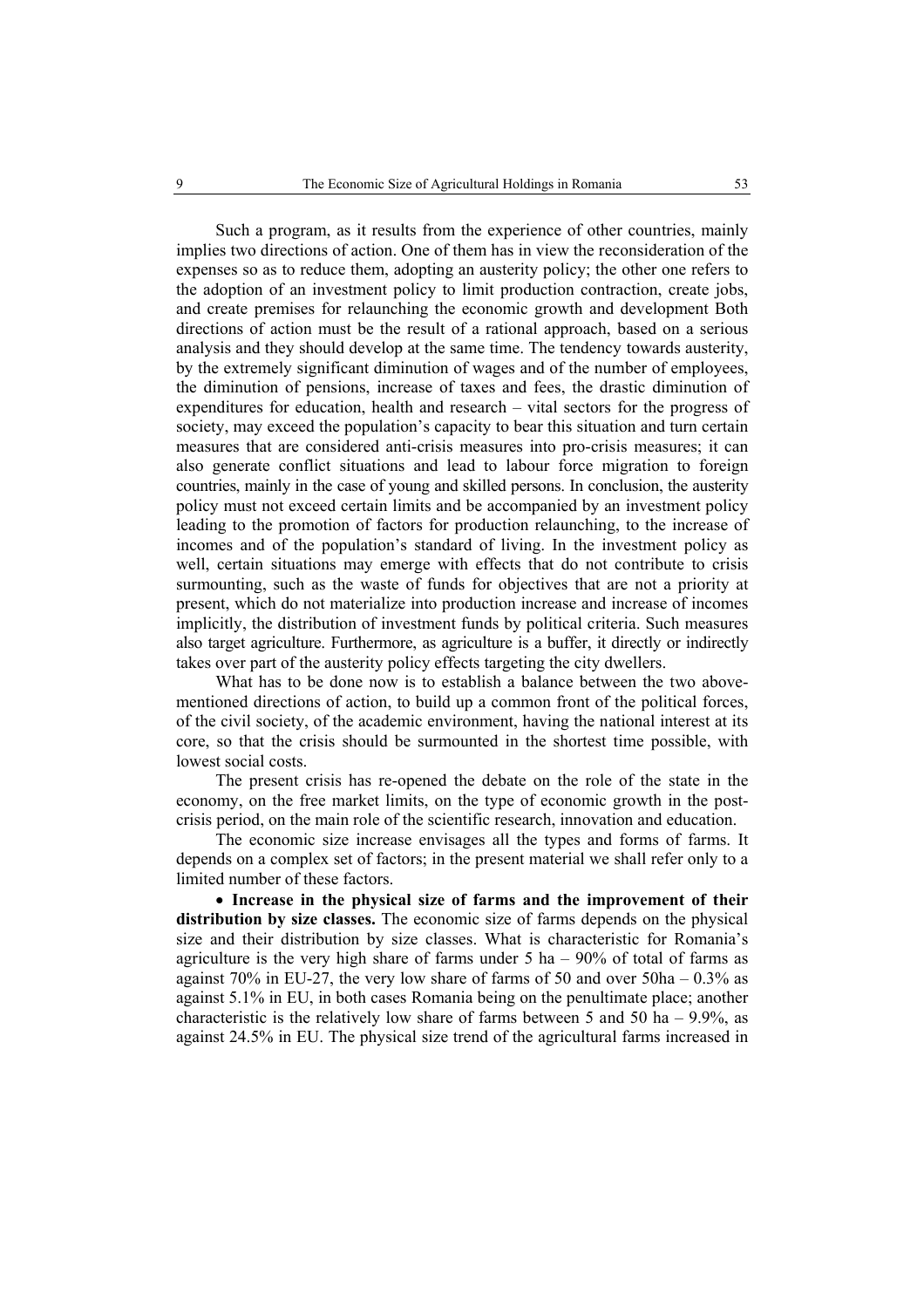recent years, yet at a slower rate compared to the EU average, which led to the increase of the current gap between Romania and EU. As a result, the present structure should change in the sense of diminution of the share of small-sized farms and increase in the share of medium and large-sized farms, priority being held by the creation of medium-sized farms, mainly commercial family farms and cooperative units. The stimulation of individual farms establishment could also contribute to the change of the agricultural holding structure as mentioned above, by granting certain amounts from the non-refundable funds under Measure112, for setting up young farmers, encouraging agricultural producers' association and land lease, by providing certain facilities for the establishment of modern, competitive farms.

• **Efficiency increase in the utilization of production factors.** Romania is the country with the largest number of the population employed in agriculture, *i.e*. about 22.7% of the employed population in EU–27 (in 2007) and with the greatest share of population employed in agriculture in the civil employed population – 28.8% as against 5.4 in EU. As regards the utilization level, Romania is on the penultimate place, an employed person on the farms in Romania achieving only 0.32% of an annual work unit (AWU) as compared to 0.40 % averagely achieved by a person in EU. Labour productivity in Romania's agriculture increased faster in comparison with labour productivity in EU; although it has diminished, the productivity gap is still very large. In 2008, farm production per employed person in Romania's agriculture represented only 21% of the EU–27 average, while the value added was 24.2%. In the next period, labour productivity will continue to increase, and the main factors will be the diminution in the number of people employed in agriculture and the increase of the utilization level (this being one of the provisions of EUROPE 2020 strategy developed by EU)), the improvement of the technical endowment of labour, etc. As regards the human factor, as the main player and beneficiary of the labour productivity increase, certain aspects should be mentioned that will negatively influence its evolution: the migration of a significant number of young persons to foreign countries, out of which only few will return, the diminution of the number of pupils in the rural area and of those enrolled in the medium and upper education system, the closing down of a great number of schools in the rural area. The villages without schools and without young people are villages with no future.

Romania has a significant utilized agricultural area (UAA), being on the  $6<sup>th</sup>$ place in EU in the year 2008 (after France, Germany, Spain, Poland and the United Kingdom). The UAA share in Romania represents 7.67% of the UAA in EU 27. As regards farm industry production (FIP), Romania is on the  $8<sup>th</sup>$  place in EU (after France, Germany, Spain, Italy, Netherlands, Poland, United Kingdom). FIP share in Romania represented 4.78% of FIP in EU–27. As regards the gross value added (GVA), Romania was on the 5th place (after France, Spain, Italy and Germany) and its share in GVA in EU was 5.48%. While at the global indicators Romania is among the first countries in EU, in the efficiency indicators it is on the  $21<sup>st</sup>$  place in FIP/ha and on the  $13<sup>th</sup>$  place in GVA/ha.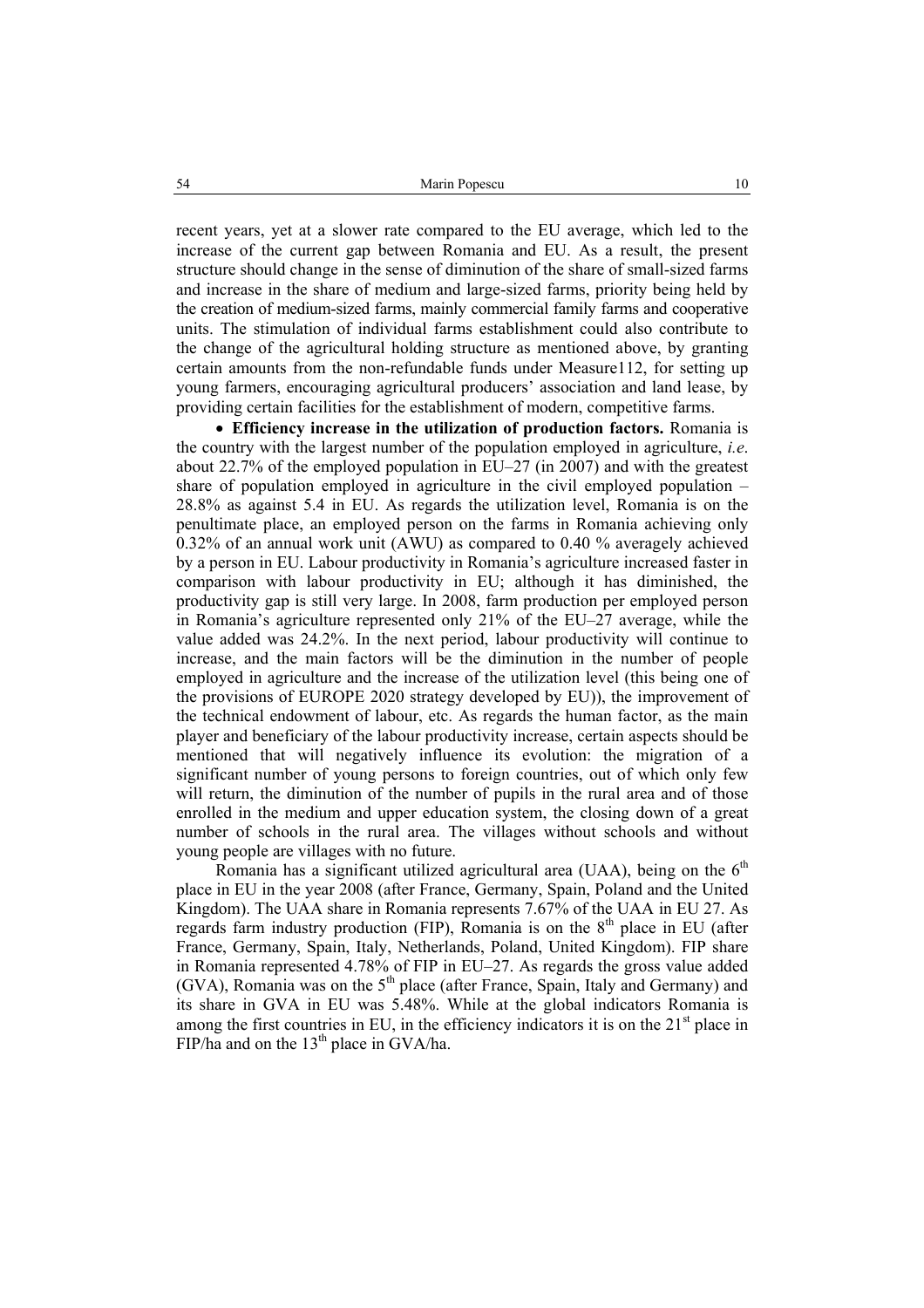The yield per UAA ha fluctuated from one year to another, but the trend was increasing both in FIP and in GVA. The share FIP/ha increased from 31.2% of FIP EU in 2001 to 62.3% in 2008, and the share of GVA in EU GVA increased from 32.6% in 2001 to 71.6% in 2008. As a result, the absolute gap also diminished: compared to the EU average in FIP from 1512 Euro in 2001 to 804 Euros in 2008, while in GVA from 795 euro in 2001 to 242 euro in 2008. The diminution of FIP absolute gap was largely determined by the diminution of the yield gap expressed in physical units. In both situations, the gap is still large. The continuation of its diminution is possible by cultivating the entire land area (at present there are over 3 million uncultivated hectares), by the use of irrigations, of superior biological material, of chemical and organic fertilizers, by orienting the production structure towards animal and crop production with increased value added, greater attention being paid to ecological products and products obtained on the basis of traditional technologies.

The capital use efficiency – fixed assets and circulating assets – falls under the same coordinates – the efficiency increases, the gap compared to the EU average is narrowed, yet this gap remains considerably large. In Romania's agriculture, the gross fixed capital formation (GFCF) has a relatively low share in GVA. In 2007, this share represented 16.2%, as opposed to 37.4% in France. If we take into consideration the GVA level in the two countries (1,015 million euro in Romania and 56,185 million euro in France), it results that in Romania GFCF represented only 0.2% of that of France. This difference is reflected in the relatively low endowment level of the Romanian agriculture in fixed assets. In this regard, we also mention the very low share – under  $1\%$  – of the tangible assets in agriculture, hunting and forestry in total national economy.

As regards the intermediary consumptions, Romania's agriculture is characterized by their low level per hectare. The efficiency of intermediary consumptions utilization (FIP and GVA per unit of intermediary consumptions) is higher than the EU average and most EU member countries. But the countries with higher intermediary consumptions per hectare than Romania also obtain higher yields and value added than Romania. Hence, Romania has to choose between obtaining higher efficiency per unit of intermediary consumptions or high yields and value added per unit of area. Under the present conditions, the latter variant should be chosen. The "Economy" made at intermediary consumptions leads to low yields and finally to large imports. The increase of intermediary consumptions per ha obviously has technical and economic limits, which should be taken into consideration so as not to obtain contrary results to those desired.

• **Although investments represent one of the driving engines of economic development**, agriculture was and still is under-financed. The share of net investments in agriculture (hunting and forestry included) continuously diminished in total investments, namely: from 17.2% in 1990 to 7.9% in 2000 and to 3.4% in 2008. Such a diminution is under the contribution of agriculture to GDP formation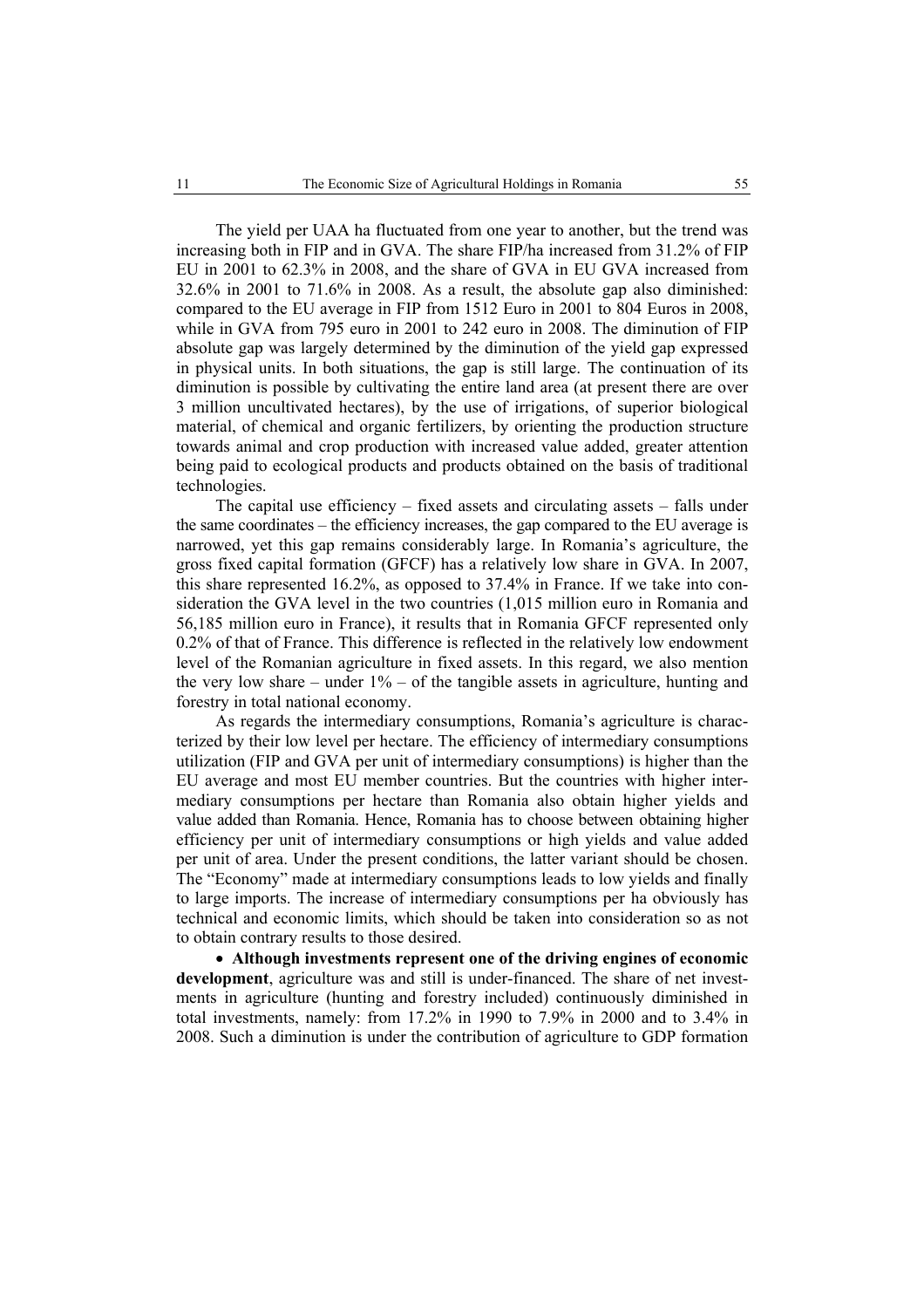(6.7% in 2008) and represents one of the causes for the present situation of agriculture and for the large gaps between Romania and the EU average and most EU countries with regard to quality indicators (Table 5).

| Table 5                                                                                 |
|-----------------------------------------------------------------------------------------|
| Net investments in agriculture $*$ in the period 2001–2008 – million RON current prices |

|                                  | 2001   | 2002   | 2003   | 2004   | 2005   | 2006   | 2007   | 2008   |
|----------------------------------|--------|--------|--------|--------|--------|--------|--------|--------|
| Investments<br>ın<br>agriculture | 1297.7 | 3167.9 | 2093.7 | 1196.3 | 1502.3 | 1954.9 | 2192.2 | 3345.5 |
| % of total<br>investments        | 6.4    | 11.7   | 5.9    | 2.9    | 3.1    | 2.8    | 2.0    | 3.4    |

*Source:* Romania's Statistical Yearbook, NIS, 2009. \*

hunting and forestry included.

*Note*: For the period 2004–2007, recalculated data.

The increase of investments in the next period represents an essential condition for agriculture development and for narrowing the gaps with the European Union. After Romania's accession to the European Union, the funding of agricultural policy and rural development measures for Romania is stipulated in the Common Agricultural Policy Budget of the EU Member States. For the period 2007–2013, these funds amount to over 13.5 billion euro. Out of these funds, 40.7% are allocated for Pillar 1 and 59.3% for Pillar 2. Under the present conditions, the accession to the non-refundable funds from the European Union should be intensified, having in view agriculture and rural area development.

For agriculture, the direct support provided to farmers under the form of Single Area Payment Scheme (SAPS) is of particular importance, to which the Complementary National Direct Payments are added. The Single Area Payments represent 39.3% of the CAP Budget for Agriculture and Rural Development, *i.e.* 5501 thousand euro, while the national complementary direct payments may reach up to 30% of the Single Area Payments (SAPS). Compared to the EU Old Member States, the level of single area payments is significantly lower. In 2007, this represented only 25% of the level allocated to the Old Member States, and it has to gradually increase until it reaches the level in Old Member States after 10 years, in 2016. In the year 2007, the direct subsidies per UAA hectare were 91.0 euro in Romania, as against 376.2 euro in Denmark, 379.5 euro in Germany, 762.1 euro in Greece and 348.1 euro in France. The share of direct subsidies in the production value in Romania was only 5.6%, as against 10.3% in Denmark, 14.2% in Germany, 28% in Greece and 14.5% in France; the share of direct subsidies in the gross value added in Romania was 17.9%, as compared to 38.8% in Denmark, 42.9% in Germany, 47.4% in Greece and 33.1% in France (Letiţia Zahiu, Elena Toma, Anca Dachin, Cecilia Alexandri – coord., 2010).

Under these conditions, the farms in Romania have a less favourable situation, as we cannot speak about a free EU single market, about fair competition, about equal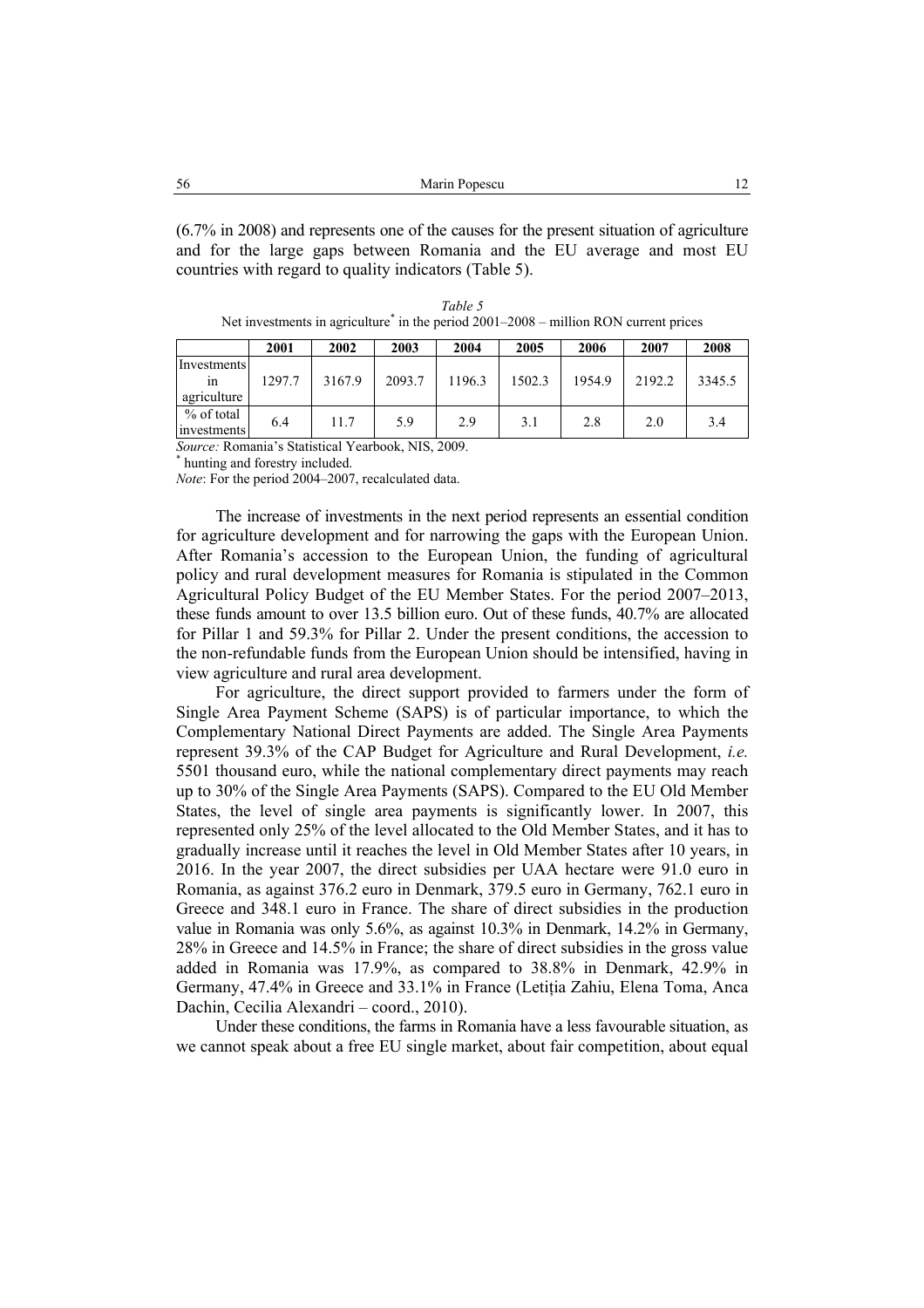development opportunities for farms in different EU Member States; on the contrary, these conditions favour the enlargement of the gap between Romania's agriculture and the agriculture in the Old Member States and this has been the case not only for 10 years, but for a much longer period if we have in view the already very large gap at the moment of Romania's accession to the EU. Decoupling the direct payments from production also contributes to gap enlargement. The beneficiaries of these payments are not obliged to use them for production increase. They can no longer farm the land areas for which they receive subsidies, on the condition they keep them in good agricultural conditions. Such a measure is suitable for the countries that reached a high development level of their agriculture, and a high self-sufficiency level, but not for Romania, where agriculture has a much lower development level. This is an example indicating that it is very difficult for a PAC designed on the basis of achievements from agriculture in the developed countries to correspond to the conditions from the countries with a lower development level of agriculture.

• **Agriculture integration with the upstream and downstream branches**, as a worldwide trend, has an atypical evolution in Romania. Following the process of deindustrialization that took place in the transition years, the supplying industries of production means for agriculture – tractors, combines, cultivators, fertilizers, etc., had their production significantly diminished, certain representative units even closing down. On the other hand, the agro-processing industry also reduced its activity scale. A great part of production (in some cases, the greatest part) reaches the final consumer, if ever, without going through the stage of processing in specialized units, or sale under decent conditions. It is the case of the milk, meat, grape and fruit production, even cereals<sup>4</sup> to a certain extent. The organization of the agri-food products chains, the increase of the processing level and sale of agricultural products contributes to a higher primary production efficiency, as it is known that the value added is multiplied in the post harvest activities, and usually there is an improvement of products quality, of the presentation and sale modalities. The integration we refer to presupposes setting the relations between farmers, processors and sellers on contract basis, with the specification of the rights and obligations of the parts. It is a form of activity generating safety in the agri-food production process on the whole chain and mutual advantages, finally materialized into the increase of the economic size of the participating entities (IAE, 2010).

• **Combining the use of the free market mechanisms with intervention actions of the state through a rational agricultural policy.** Such a combination

 $\overline{4}$  $<sup>4</sup>$  In comparison to the other EU Member States, Romania has an absolute record, namely</sup> 64.2% of the total milk quota negociated with the habilitated bodies of the EU is fulfilled by direct sales (as against 0.001% in Denmark, 0.03% in Germany, 0.1 in Greeece, 1.3% in Spain, 1.6% in France, 2.0% in Italy). A similar situation can be found in other products as well. In the case of beef, 27% is the family consumption, 39% is sold directly on the market and 34% goes to processing.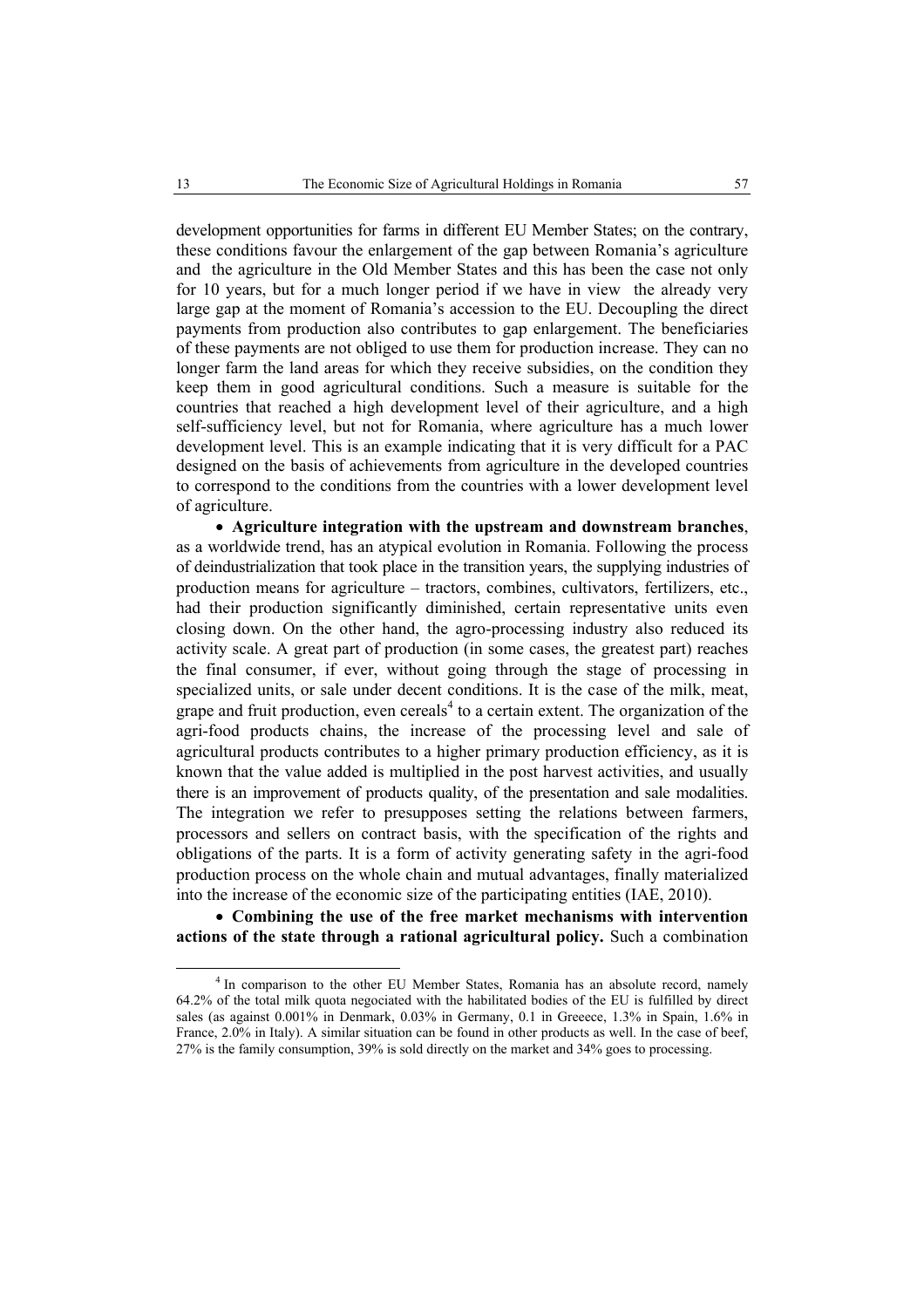is a distinctive feature of the present economic development stage. It is even more necessary for agriculture, which at present is facing increasingly higher demands for the fight against hunger and malnutrition, increase in food prices etc. During the food crisis that preceded the financial and economic crisis, the French Minister of Agriculture, Michel Barnier, emphasized that "what happens in the world at present is the result of the radical liberalization of the markets. We cannot leave the people's food at the discretion of the markets' whims. An intervention agricultural policy is needed in order to stabilize the situation".

In our country, agriculture was also seriously affected by market liberalization – not only in the first transition years when the prices of the industrial products that agriculture needed were free, while the prices of the agricultural products were "administered" prices, but also in the next years – the agricultural producers being left alone in the face of their suppliers and clients. As a result, an important part of the value created in agriculture was transferred without equivalent to other branches of the economy and to the state budget. The situation was aggravated as far as liberalization proceeded, and there was a free circulation of products after the accession to the EU and removal of customs tariffs. There was no intervention of the State, through its institutions, to the extent CAP permitted it. The result? The domestic market is assaulted by foreign products, while the domestic producers do not find an outlet for their products. The supermarkets increasingly dominate the market and undermine national production through the prices they dictate, through the fees and conditions they impose, etc. A rational agricultural policy is needed which should enlarge the domestic production supply, raise the quality of products and lower the costs.

• **The agricultural services provided by specialized units** have an important role in agricultural production development and in the increase of the value added in this sector. In the countries with modern agriculture, the share of services is relatively high, featuring an increasing trend. The agricultural producers have at their disposal a great variety of supply services with different means of production, mechanization services, chemical inputs application, electrification, irrigation, advisory services, services for agricultural production overtake, transportation, storage and sale, etc. Such services potentiate farmers'work, increase the value added and the efficiency of the results in agriculture.

In Romania's agriculture, the agricultural services have a very low and decreasing share. In the period of transition to the market economy, they experienced a significant decline, by closing down certain units that had operated in the previous period, specialized in agriculture mechanization, application of fertilizers and other chemical inputs, by utilitarian aviation included, irrigation, sanitary-veterinary activities, collection, transportation, storage and sale of agricultural products.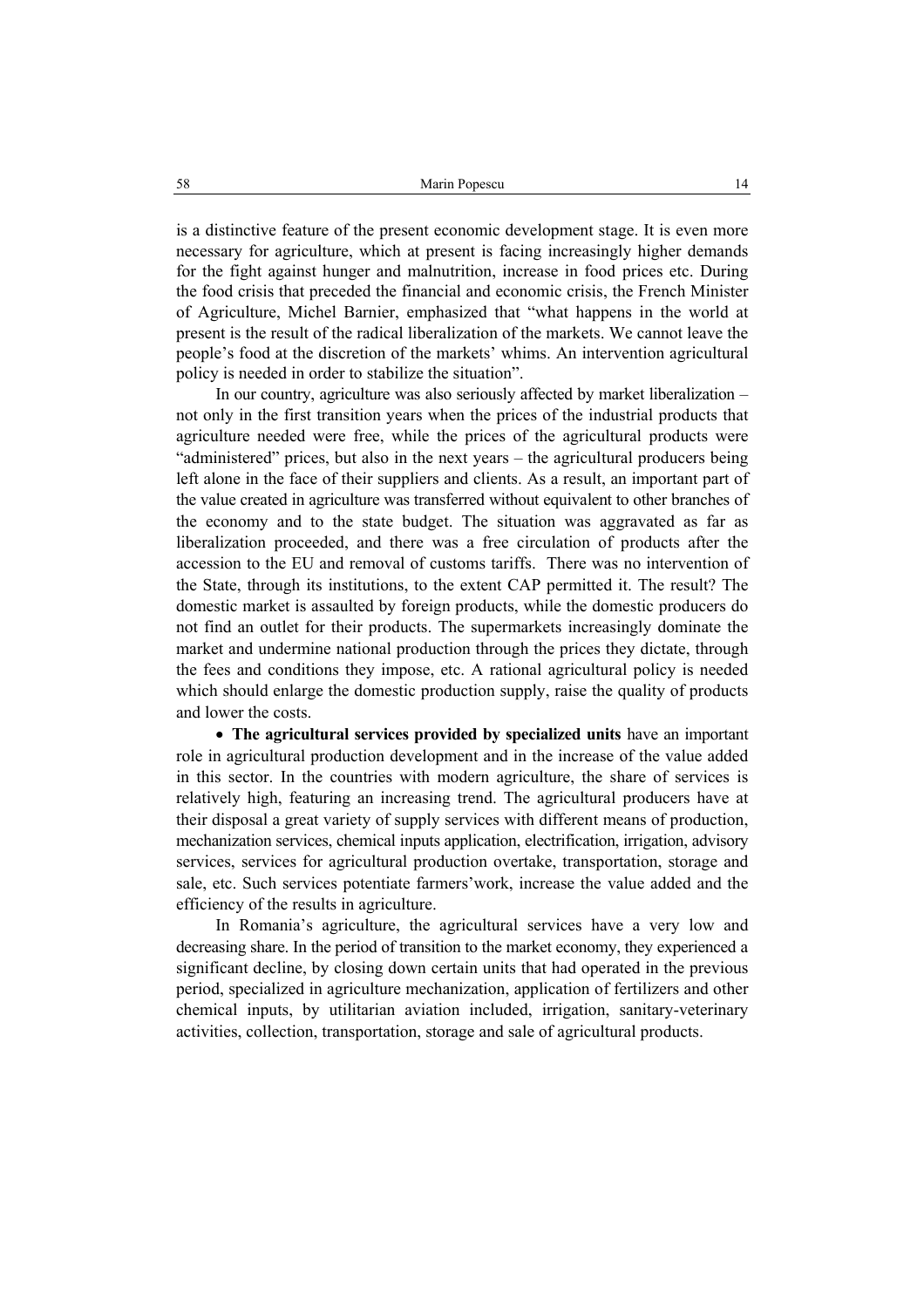| The evolution of agricultural services in the period 2000–2000       |       |       |       |      |      |      |       |       |      |
|----------------------------------------------------------------------|-------|-------|-------|------|------|------|-------|-------|------|
|                                                                      | 2000  | 2001  | 2002  | 2003 | 2004 | 2005 | 2006  | 2007  | 2008 |
| Share of<br>agricultural<br>services in total<br>agricultural output | 1.2   | 1.1   | 1.1   | 0.9  | 0.7  | 0.8  | 0.9   | 1.5   | 1.1  |
| Agricultural<br>services index $-$<br>$previous$ year $=$<br>100     | 73.6  | 114.0 | 91.1  | 84.7 | 86.4 | 86.0 | 107.0 | 132.5 | 90.9 |
| Agricultural<br>services index<br>year $2000 = 100$                  | 100.0 | 114.0 | 103.9 | 88.0 | 76.0 | 65.4 | 69.9  | 92.7  |      |

| Table 6                                                        |
|----------------------------------------------------------------|
| The evolution of agricultural services in the period 2000–2008 |

*Source*: Romania's Statistical Yearbook, NIS, 2006, p. 498; 2008, p. 587 and 599; 2009, p. 669.

Their involution very clearly results from the statistical data, which indicate that in most years the services index was lower than in previous year; compared to the year 2000 it is still decreasing and is under the level of the respective year. Such a situation negatively impacts the production process in agriculture, does not contribute to value added increase in this sector, but on the contrary, it results in value added decrease, contributing to farmers' alienation from the market. The causes of this involution of agricultural services are mainly due to governors' concern to destroy everything that came from the previous regime, from their incapacity to understand the need to maintain and transform those institutions and mechanisms that could have been used for the progress of agriculture. The agricultural services had also included such institutions and mechanisms. A second cause is the exaggerated fragmentation of agricultural landed properties and the low size of most farms. Romania's agriculture modernization presupposes significant changes in the field of agricultural services, by creating specialized units for the supply of agricultural services that should facilitate the farmers' activity and multiply the value added in this sector, which will be also reflected in the economic efficiency, in the increase of the competitiveness of farm products. An important role in the development of agricultural services could be played by farmers' association into cooperative companies.

• **Scientific research development – an opportunity to surmount the crisis and resume agriculture development**. Scientific research represents one of the most important priorities for intelligent economic growth, based on knowledge and innovation. It creates knowledge materialized into technical means and technologies, into organization and management methods, on one hand; on the other hand, it gets incorporated into the labour force training and retraining, finally leading to the increase of the amount of created goods and services and to their quality increase. The importance of R&D activity clearly results from the share of R&D expenditures in GDP. These expenses are under 2% in EU, compared to 2.6% in USA and 3.4% in Japan. The lower share in EU explains half of the gap with USA (EUROPE 2020 Strategy). In Romania, the share of R&D expenditures is under 1%.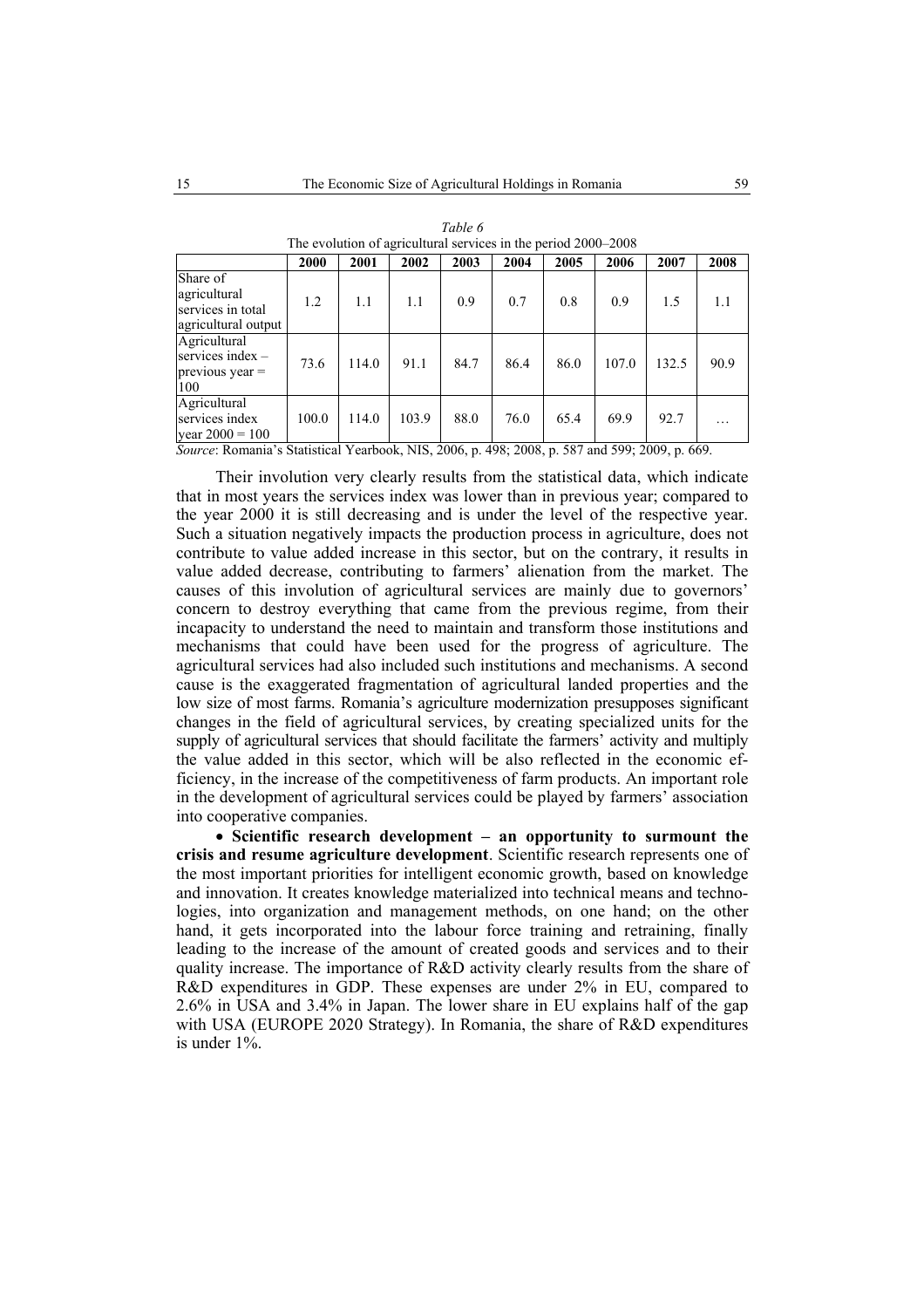Agricultural research after 1989 followed a decreasing trend: the number of research units decreased from 128 to 58 research institutes and stations; the number of researchers was down to less than half, reaching almost 800; the research finance is deficient, it is based only by projects resulting from winning bids and tenders, which generates uncertainty and the impossibility to ensure agricultural research in the case of long cycles, such as those necessary for the creation of crop varieties, for which about 10–15 years are needed. This under the conditions in which the Western European countries, in parallel with the finance from projects based on winning bids, there is also a stable financing from the public budget, which ensures continuity and stability in the research activity. As a result, in Romania, the agricultural research is confronted with a chronic scarcity of funds. In addition, the agricultural area operated by the research units significantly decreased, as a result of the application of land restitution laws – in many cases those areas went into the ownership of persons who had never owned them. The decrease of these areas diminished the self-financing possibilities of the research units, be it only partial self-financing, and the possibility to produce certified seeds and planting stock for farmers. This led to a smaller public area in agriculture than in 1938. At that time, there were model farms and modern experimental units, which generated technical progress (Gheorghe Sin, 2010).

The decline of the agricultural research is one of the causes of Romania's agriculture lagging behind the agriculture of the countries from Western Europe and not only. It is not a product of the global crisis, but rather of the agricultural research under-appreciation policy.

Surmounting the difficulties that the agricultural research is facing represents an essential requirement for getting out of the global crisis and for Romania's participation to the "Europa 2020 Strategy", which has the following priorities: foresees as priorities the intelligent growth: the development of a knowledge and innovation-based economy; sustainable growth: promoting a more efficient economy from the point of view of resources utilization, more ecological and more competitive; growth favourable to inclusion: promoting an economy with a high labour employment rate, which should ensure social and territorial cohesion.

Romania still has a high research potential, which should be better put into value by: allocation of adequate funds, scientists' mobilization for the substantiation of the agriculture development strategy, their involvement in the creation of new crop varieties and improvement of existing breeds, development of new technologies for crop and livestock production, soil production capacity improvement, etc. This is an essential condition for counteracting the global economic crisis effects and agriculture recovery, as hence for narrowing the current gaps between Romania and the European Union. The future of agriculture largely depends on the contribution of science, agriculture, as well as overall economy being the science of choice from the multitude of variants the real economy provides of that variant that will better contribute to the creation of the desirable future.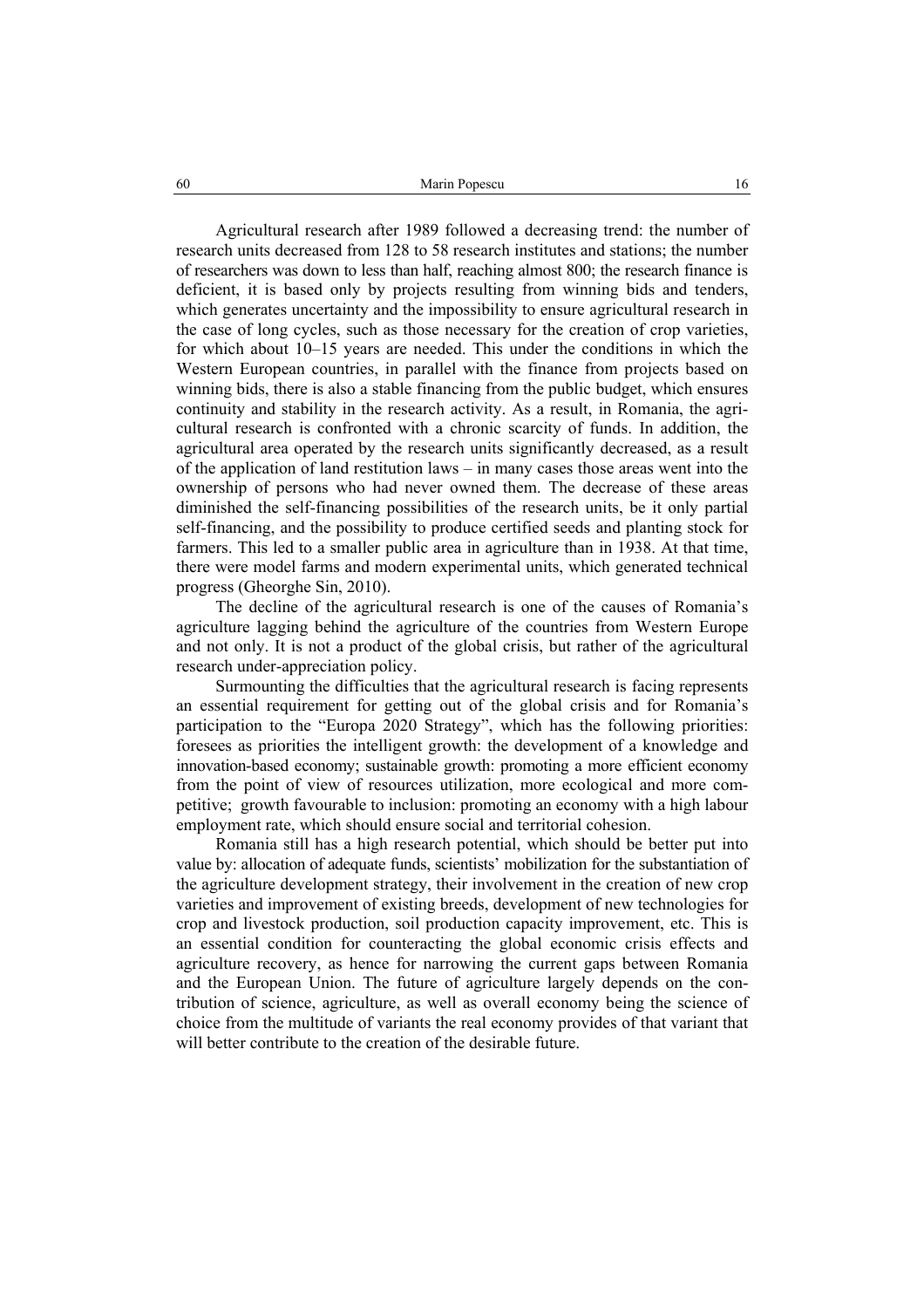There is an opinion according to which as the share of agriculture in national economy lowers, the role of agricultural research also diminishes. Yet the reality reveals the opposite: the tasks of agricultural research increase so that agricultural production meets increased demand from the quantitative point of view, with a diversified structure, with higher qualities for healthier food, with lower costs while respecting the environmental requirements. The climate changes that are currently taking place and that will be intensified in the future impose new requirements for the agricultural scientists. To this we can add the increasing pressure upon agriculture for taking out of the agricultural circuit of larger land areas for activities under full expansion: buildings, highways, motorways, rail roads, airports, supermarkets, etc. or for biomass production, simultaneously with the growth of the population on the planet and of the demand for foodstuffs.

The accession to the EU does not diminish either the role of endogenous agricultural science research, although a series of problems are solved up on the basis of certain principles, regulations, norms and methods established at EU level. The scientific research from all EU countries should contribute to the establishment of these norms and regulations, so as to get them compatible with the concrete historical conditions from the respective countries, and to follow up their implementtation. The agricultural activity is highly dependent on the soil, weather, relief, environmental conditions and traditions, etc., which differ by countries. The investigation of these conditions is compulsory so as to produce efficiently, and this objective cannot be reached in the absence of endogenous research.

## **3. CONCLUSIONS**

The main conclusion is that Romania is on last position in the hierarchy of the EU countries as regards the economic size of the agricultural farms, which is an undesired place and at the same time in contradiction with our country's potential. At the same time, the distribution of farms by economic size classes is less favourable: Romania has the largest share of semi-subsistence farms and the lowest share of farms over 1ESU that are commercial farms. Such a distribution of farms reveals that the farm production has a low market economy level as compared to most EU countries. We also mention the low share, under the EU average, of the medium-sized farms. The low level of the economic size of farms and their distribution by economic size classes are reflected in the low investment capacity, in the modest output, in the high absolute and relative poverty level of most farmers

The increase in the economic size of farms is of great importance for narrowing the gap between Romania and EU and EU Member States. For this purpose, certain actions are imposed at several levels, related to the diminution of the effects of the global economic and financial crisis, increase in the physical, territorial size of holdings, increase in the economic efficiency of production facts utilization, increase of investments, by the full accession to the EU funds, develop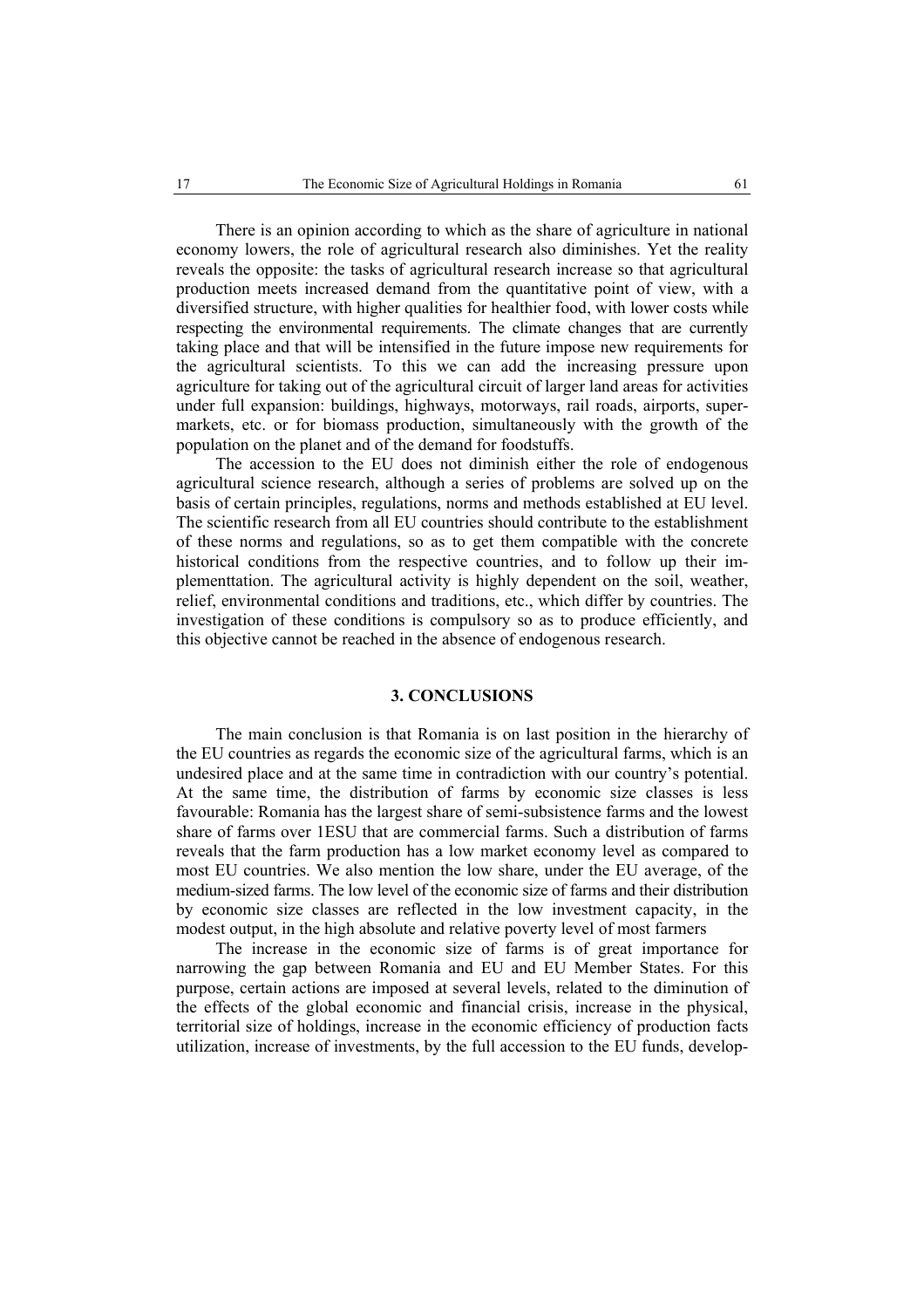ment of the agri-food production chains, development of agricultural services provided by specialized units and last but not least scientific research activity improvement.

In order to surmount the critical situation of agriculture, amplified by the global economic and financial crisis, it is necessary to design a long-term strategy, taking into consideration our country's realities, the trends manifested at EU and world level as well as the experience of other countries; this strategy should be adopted and applied by all governments that will follow in the respective period. Many strategies for agriculture development have been formulated so far, but each of them bore the imprint of the political parties in power and reflected the interests of the respective parties.

Starting from this reality and from the fact that the targeted objective is the development of knowledge and innovation-based economy, for the design of the future strategy, the most valuable specialists should be brought together from the field of scientific research and from education, from central institutions and profess-sional organizations, who would not be constrained by party interests. In the present conditions' "no rational national strategies and policies can exist any longer that are independent from science" (T. Postolache). Thus, we could avoid the abnormal situation synthesized by Gh. Sin, President of the Academy for Agricultural and Forestry Sciences "Gheorhe Ionescu Siseşti" in the statement that "we are not involved at the level of the requirements and of the possibilities". We consider that we would enter normality if a strategy for agriculture development were designed, with the consensus of all the political forces and institutions with attributions in the respective field.

#### REFERENCES

- 1. Sin, Gheorghe, (2010), *Cercetarea ştiinţifică agricolă în România*, Economistul din 6–7 august 2010.
- 2. Voineagu, Virgil, (2009), *Trăsăturile actuale ale agriculturii româneşti*, Economistul din 7 mai 2009.
- 3. Zahiu, Letiţia, Toma, Elena, Dachin, Anca, Alexandri, Cecilia (2010), *Agricultura în economia României*, Editura CERES.
- 4. \*\*\* Institutul de Cercetarea a Calităţii Vieţii, Raportul social al ICCV: *După 20 de ani opţiuni pentru România*, Economistul din 21 iunie 2010.
- 5. \*\*\* Institutul de Economie Agrară al Academiei Române, *Agricultura şi dezvoltarea rurală în România. Principalele căi de atenuare a efectelor crizei şi de reluare a creşterii economice*; IEA, 2010, Economistul 6–15 iulie 2010.
- 6. \*\*\* NIS (2008), *Romania's Statistical Yearbook.*
- 7. \*\*\* NIS (2004*) General Agricultural Census, 2002.*
- 8. \*\*\* NIS (2008) *Farm Structure Survey, 2007.*
- 9. \*\*\* NIS (2006) *Farm Structure Survey, 2005.*
- 10. \*\*\* European Union, *Agriculture in the European Union. Statistical and Economic Information, 2008.*
- 11. \*\*\* European Union, *Rural Development in the European Union. Statistical and Economic Information, Report 2009.*<br>
12. <sup>\*\*\*</sup> "Europe"
- "Europe 2020" Strategy.